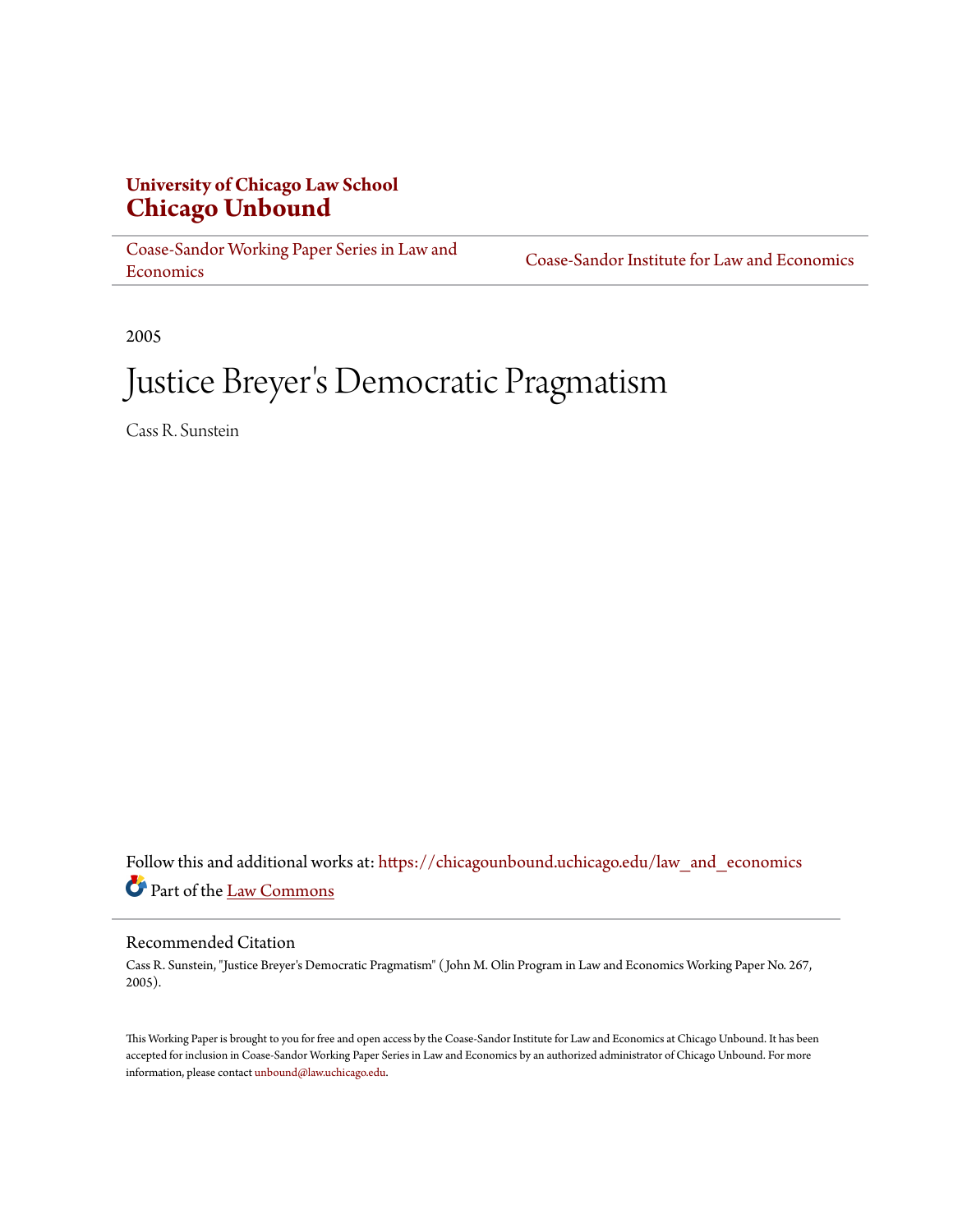# CHICAGO

### **JOHN M. OLIN LAW & ECONOMICS WORKING PAPER NO. 267 (2D SERIES)**

**PUBLIC LAW AND LEGAL THEORY WORKING PAPER NO. 111**



# JUSTICE BREYER'S DEMOCRATIC PRAGMATISM

*Cass R. Sunstein*

## **THE LAW SCHOOL THE UNIVERSITY OF CHICAGO**

November 2005

This paper can be downloaded without charge at the John M. Olin Program in Law and Economics Working Paper Series: http://www.law.uchicago.edu/Lawecon/index.html and at the Public Law and Legal Theory Working Paper Series: http://www.law.uchicago.edu/academics/publiclaw/index.html and The Social Science Research Network Electronic Paper Collection: http://ssrn.com/abstract\_id=845064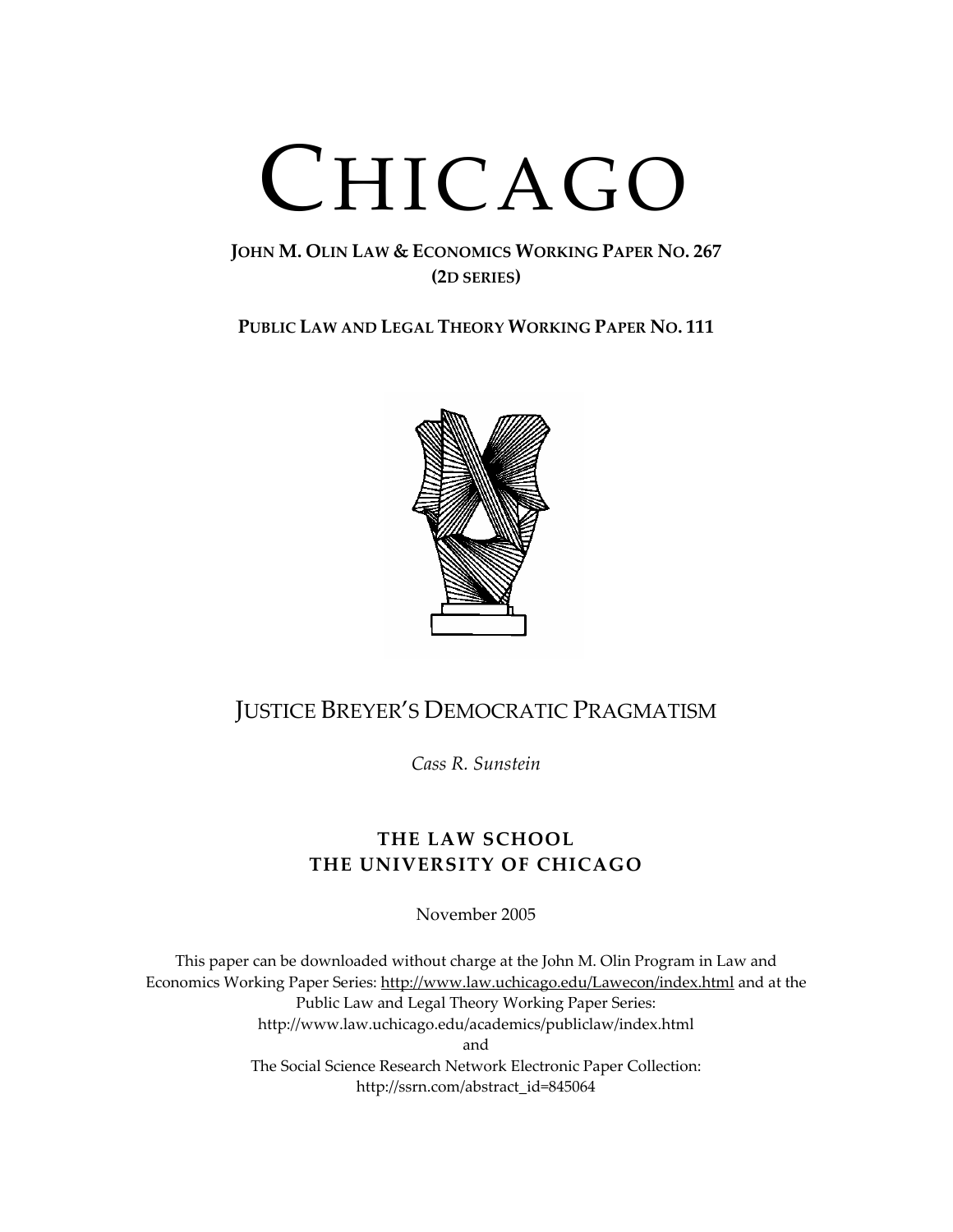#### **Justice Breyer's Democratic Pragmatism**

Cass R. Sunstein\*

#### **Abstract**

*There have been many efforts to reconcile judicial review with democratic self-government. Some such efforts attempt to justify judicial review if and to the extent that it promotes self-rule. Active Liberty, by Justice Stephen Breyer, is in this tradition; but it is also marked by a heavy pragmatic orientation, emphasizing as it does the need for close attention to purposes and to the importance of consequences to legal interpretation. Its distinctiveness lies in its effort to forge close connections among three seemingly disparate ideas: a democratic account of judicial review; a purposive understanding of legal texts; and a neo-pragmatic emphasis on consequences. Breyer's argument is convincing insofar as it challenges "originalist" approach on pragmatic grounds. It is more vulnerable insofar it downplays the inevitable role of judicial discretion in the characterization of purposes and the evaluation of consequences. Those who emphasize consequences, and active liberty, might well end up embracing textualism, or even broad judicial deference to legislative majorities. Moreover, it is not simple to deduce, from the general idea of "active liberty," concrete conclusions on the issues that concern Breyer, such as affirmative action, campaign finance reform, privacy rights, and commercial advertising. Many competing approaches to these issues, and to interpretation as a whole, can also march proudly under the pragmatic banner.* 

\* Karl N. Llewellyn Distinguished Service Professor, Law School and Department of Political Science, University of Chicago Law School. This essay grows out of Cass R. Sunstein, The Philosopher-Justice, The New Republic (Sept. 19, 2005); I have substantially revised and expanded the discussion here, and in some ways the basic orientation has shifted. I am grateful to Adrian Vermeule for extremely valuable comments on a previous draft.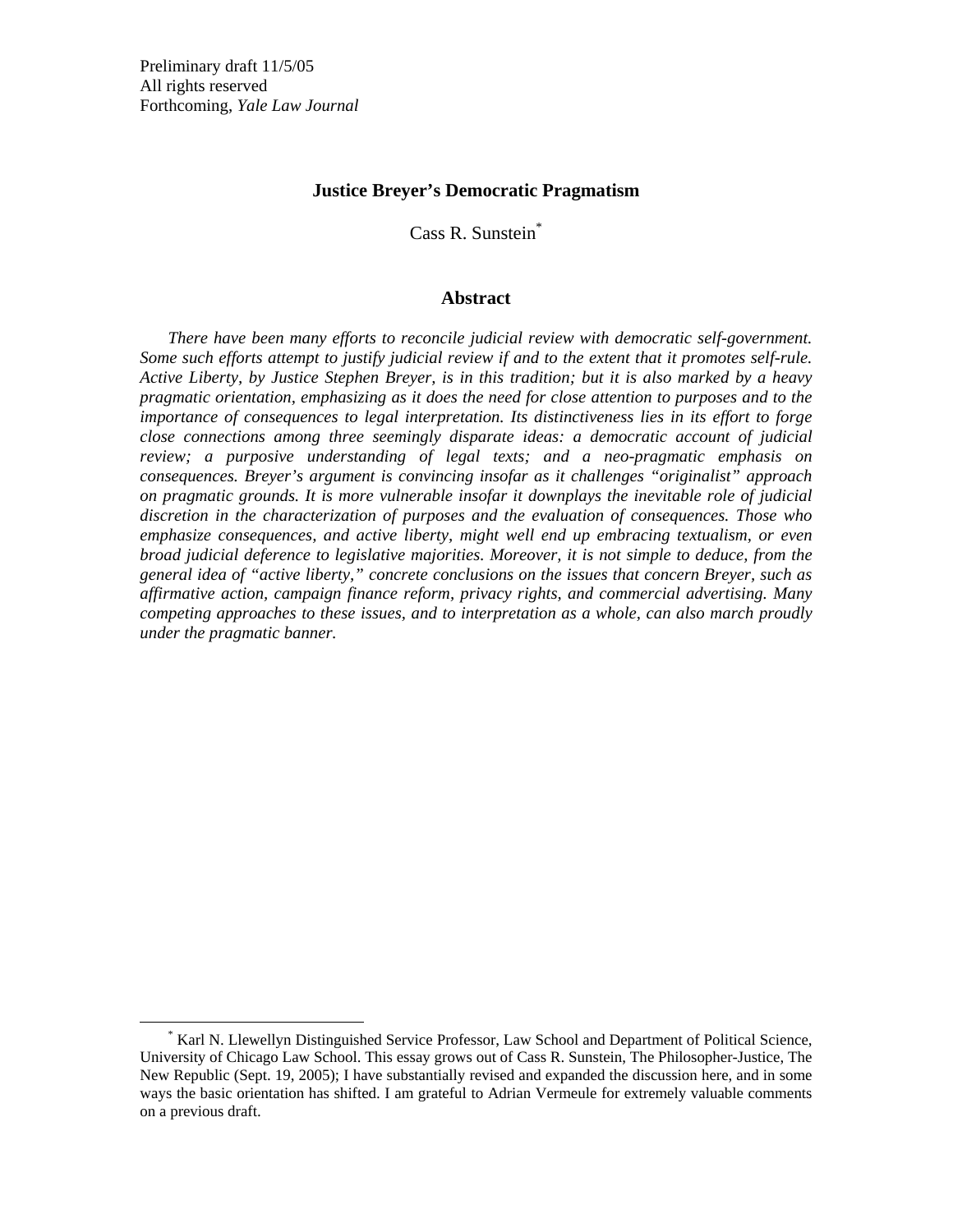The pragmatic method is primarily a method of settling metaphysical disputes that otherwise might be interminable. Is the world one or many?—fated or free?—material or spiritual?—here are notions either of which may or may not hold good of the world; and disputes over such notions are unending. The pragmatic method in such cases is to try to interpret each notion by tracing its respective practical consequences. What difference would it practically make to any one if this notion rather than that notion were true?

—William James $<sup>1</sup>$ </sup>

A Concise Statement of the Task

In interpreting a statute a court should:

1. Decide what purpose ought to be attributed to the statute and to any subordinate position of it which may be involved . . . .

It should assume, unless the contrary unmistakably appears, that the legislature was made up of reasonable persons pursuing reasonable purposes reasonably.

—Henry Hart and Albert Sacks<sup>2</sup>

#### **I. Preliminaries: Judicial Review and Democracy**

Throughout the nation's history, many of the most prominent constitutional theorists have tried to reconcile judicial review with the national commitment to democratic self-rule. They have argued that if the Supreme Court acts in a certain way, it can coexist comfortably with democracy after all.<sup>3</sup> Much of this work is highly conceptual—more theoretical than pragmatic, in the sense that abstract ideas, rather than concrete consequences, are in the foreground.

Early in the twentieth century, for example, James Bradley Thayer emphasized democratic considerations in order to argue that the Supreme Court should strike down legislation only "when those who have the right to make laws have not merely made a mistake, but have made a very clear one,—so clear that it is not open to rational

<sup>1</sup> <sup>1</sup> Williams James, What Pragmatism Means, in Pragmatism (1907).

<sup>&</sup>lt;sup>2</sup> Henry Hart and Albert Sacks, The Legal Process 1374, 1378 (William Eskridge and Philip Frickey eds. 1994).

 $3$  Some approaches, of course, insist that a constitutional democracy imposes constraints on democratic self-rule, not reducible to self-government in any way. See, e.g., Ronald Dworkin, Freedom's Law (1996).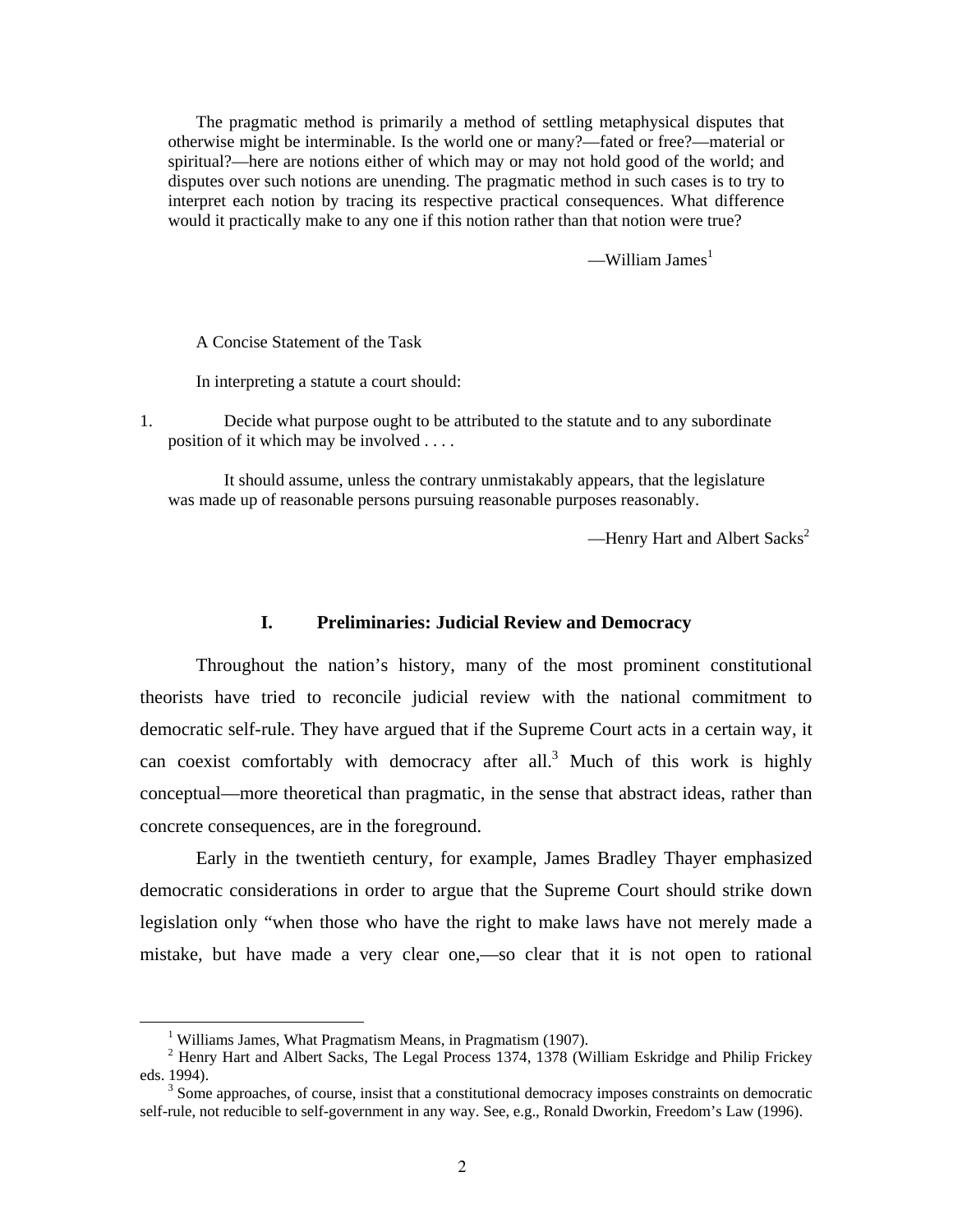question."<sup>4</sup> In Thayer's view, "whatever choice is rational is constitutional."<sup>5</sup> Thayer believed that courts should take the same approach to challenged legislation that juries take to criminal defendants; thus he argued that the Supreme Court should uphold the actions of the elected branches unless their invalidity is "very plain and clear, clear beyond a reasonable doubt."<sup>6</sup> Thayer's view was largely followed by Oliver Wendell Holmes, perhaps the greatest figure in the history of American law, who generally agreed with his plea for judicial deference to the legislature. In Holmes words, "If my fellow citizens want to go to Hell I'll help them. It's my job."<sup>7</sup> Unlike Thayer, Holmes was inspired by pragmatism, ${}^{8}$  but his own arguments, at least as they appeared in judicial opinions, were quite abstract.<sup>9</sup> In the period after Franklin Delano Roosevelt's New Deal, Thayer's approach had a significant role on the Supreme Court,<sup>10</sup> embraced as it generally was by Felix Frankfurter,<sup>11</sup> Holmes' disciple.<sup>12</sup>

To many people, the idea of judicial deference to the elected branches lost much of its theoretical appeal in the 1950s and 1960s, when the Supreme Court, under the leadership of Chief Justice Earl Warren, was invalidating school segregation, $13$  protecting freedom of speech,<sup>14</sup> striking down poll taxes,<sup>15</sup> requiring a rule of one person, one

 $<sup>5</sup>$  Id.</sup>

 $\overline{4}$  James Bradley Thayer**,** The Origin and Scope of the American Doctrine of Constitutional Law, 7 Harv. L. Rev. 129 (1893) 5

 $^6$  Id.

<sup>7</sup> Holmes to Laski, March 4, 1920, *Holmes--Laski Letters*, vol. 1, p. 249. The major exception to Holmes' posture of restraint was the area of free speech. See, e.g., Abrams v. United States, 250 US 616  $(1919)$  (Holmes, J., dissenting).

<sup>&</sup>lt;sup>8</sup> See Louis Menand, The Metaphysical Club (2002).

<sup>&</sup>lt;sup>9</sup> See, e.g., Lochner v. New York, 198 US 45, XX (Holmes, J., dissenting). We can, however, find a highly compressed pragmatic claim in Holmes' suggestion that the Constitution "is made for people of fundamentally different views, and the accident of our finding certain opinions natural and familiar or novel and even shocking ought not to conclude our judgment upon the question whether statutes embodying them conflict with the Constitution of the United States." The key pragmatic phrase here, and the best one, is the reference to "the accident of our finding certain opinion natural and familiar or novel and even shocking." The key pragmatic word, and the best one, is "accident." <sup>10</sup> See, e.g., West Coast Hotel v. Parrish, 300 US 379 (1937).

<sup>&</sup>lt;sup>11</sup> See West Virginia School District v. Barnette, 319 US 624 (1943) (Frankfurter, J., dissenting).

<sup>&</sup>lt;sup>12</sup> There is a resemblance between Holmes' approach and the embrace of Schumpeterian democracy in Richard A. Posner, Law, Pragmatism, and Democracy 143-154 (2003). Note that Posner rejects what he sees as romantic or aspirational accounts of democracy; he sees politics in deromanticized terms, "as a competition among self-interested politicians, constituting a ruling class, for the support of the people, assumed also to be self-interested, and to be none too interested in or well informed about politics." Breyer's more aspirational conception of politics is in a very different spirit; see in particular the emphasis on participation (pp. 134-35).<br><sup>13</sup> See Brown v. Bd. of Educ., 347 US 483 (1954).

<sup>14</sup> See Brandenburg v. Ohio. 395 US 444 (1969).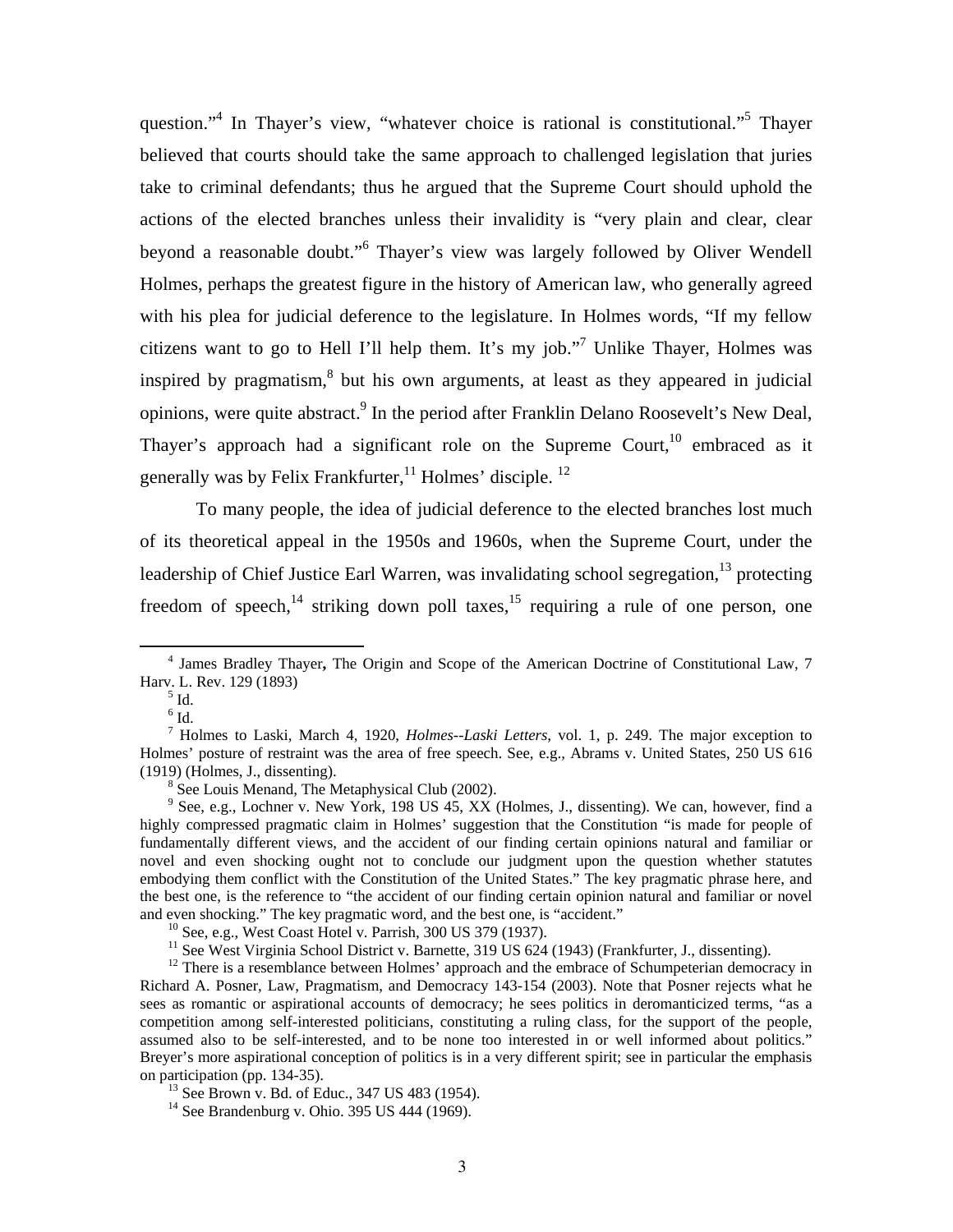vote, $^{16}$  and protecting accused criminals against police abuse.<sup>17</sup> Is it possible to defend the Warren Court against the charge that its decisions were fatally undemocratic? The most elaborate effort came from John Hart Ely, the Warren Court's most celebrated expositor and defender, who famously argued for what he called a "representationreinforcing" approach to judicial review.<sup>18</sup> Like Thayer, Ely emphasized the central importance of democratic self-rule. But Ely famously insisted that if self-rule is really our loadstar, then unqualified judicial deference to legislatures is utterly senseless. Some rights, Ely argued, are indispensable to self-rule, and the Court legitimately protects those rights not in spite of democracy but in its name.<sup>19</sup> The right to vote and the right to speak are the central examples. Courts promote democracy when they protect those rights.

Ely went much further. He argued that some groups are at a systematic disadvantage in the democratic process, and that when courts protect "discrete and insular minorities," they are reinforcing democracy too. $^{20}$  Ely was particularly concerned with African-Americans, whom he saw as unable to protect themselves in politics. But with some qualifications, his plea for judicial protection extended to other groups as well.<sup>21</sup> And while Ely was clearly concerned with consequences, his argument stressed democracy's preconditions, and indeed the general idea of equal concern and respect.<sup>22</sup>

A third theory of constitutional interpretation, stressed most prominently by Justice Antonin Scalia<sup>23</sup> and also favored by Clarence Thomas,<sup>24</sup> is "originalism." Invoking both self-government and the rule of law, originalists believe that the Constitution should be interpreted to mean what it meant at the time that it was ratified. If the Equal Protection Clause was originally understood to permit sex discrimination, then courts should permit sex discrimination. If the Second Amendment was originally understood to forbid gun control, then courts should forbid gun control. When President

<sup>&</sup>lt;sup>15</sup> Harper v. Bd. of Elections, 383 US 663 (1966).

<sup>&</sup>lt;sup>16</sup> Reynolds v. Sims, 377 US 533 (1964).

<sup>17</sup> See Miranda v. Arizona, 384 US 436 (1966).

<sup>&</sup>lt;sup>18</sup> See John Hart Ely, Democracy and Distrust 181 (1983).

<sup>&</sup>lt;sup>19</sup> Id. at 105-34.

<sup>20</sup> See id. at 135-177.

 $21$  Id. at 160-70.

 $22$  Id. at 82.

<sup>&</sup>lt;sup>23</sup> See Antonin Scalia, A Matter of Interpretation (1997); Antonin Scalia, Originalism: The Lesser Evil, 57 U Cin L Rev 849 (1989).

<sup>&</sup>lt;sup>24</sup> See, e.g., Elk Grove Unified School Dist v. Newdow, 542 US 1, XXYY (2004) (Thomas, J., dissenting).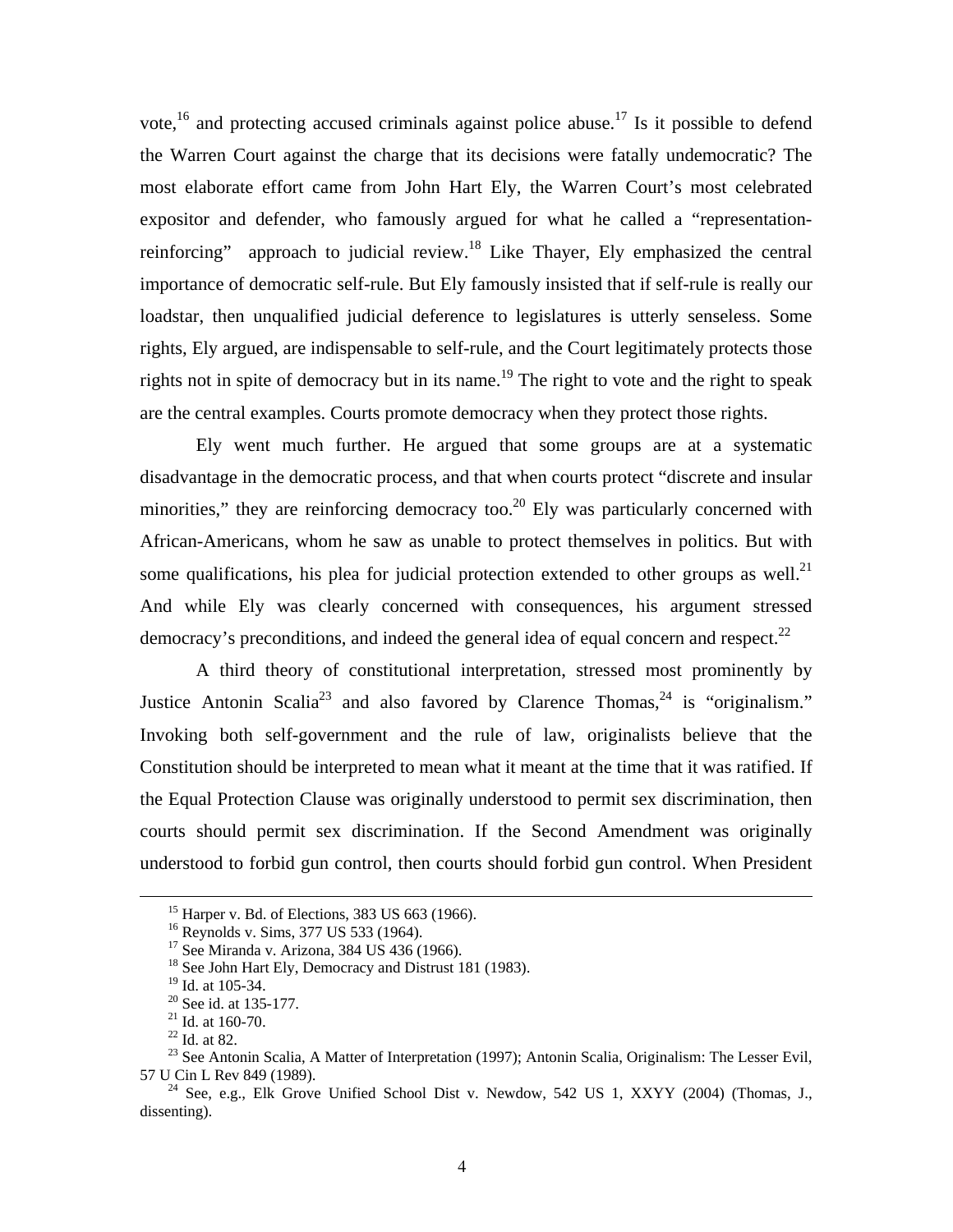Bush praises "strict construction," many people take him to be embracing originalism.  $2^5$ Originalists like Scalia do not follow Thayer's approach, because they are quite prepared to strike down legislation that violates the original understanding. Originalists do not defend Ely's idea of "representation-reinforcing" judicial review. But in their own way, originalists too prize democracy. They emphasize that the Constitution was ratified by We the People, who have sovereign authority, and they want to limit the discretion of federal judges, who are after all unelected. $^{26}$ 

It is true that those who ratified the Constitution are long dead, and this point might be thought to create a real problem for originalists who attempt to defend their approach on democratic grounds. Why—in the name of self-government?—should current citizens be bound by those who lived long ago? But democracy is central to originalist thinking about constitutional law.<sup>27</sup> Above all, originalists fear that if judges do not follow the original understanding, they will be creating the Constitution anew, because they will give it the content of their own choosing. Originalist arguments are not always pragmatic in spirit. On the contrary, they can be highly abstract, stressing considerations of legitimacy.<sup>28</sup> But some originalists are aware that their approach would have dramatic and perhaps intolerable consequences.<sup>29</sup> Inspired by pragmatic considerations, they are willing to attempt to reduce that risk. $30$ 

 $25$  Mona Charen, Do-Gooders: How Liberals Hurt Those They Claim to Help (and The Rest of Us) (2004). <sup>26</sup> See Scalia, A Matter of Interpretation, supra note.

<sup>&</sup>lt;sup>27</sup> See Cass R. Sunstein, Justice Scalia's Democratic Formalism, 107 Yale LJ 529 (1997).

 $28$  See Robert Bork, The Tempting of America (1985); some of the arguments in Scalia, A Matter of Interpretation, are in the same vein. Consider this passage: "The principal theoretical defect of nonoriginalism, in my view, is its incompatibility with the very principle that legitimizes judicial review of constitutionality. . . . I take the need for theoretical legitimacy seriously, and even if one assumes (as many nonoriginalists do not even bother to do) that the Constitution was originally meant to expound evolving rather than permanent values, . . . I see no basis for believing that supervision of the evolution would have been committed to the courts. At an even more general theoretical level, originalism seems to me more compatible with the nature and purpose of a Constitution in a democratic system."

 $29$  See Scalia, The Lesser Evil, supra note: "I can be much more brief in describing what seems to me the second most serious objection to originalism: In its undiluted form, at least, it is medicine that seems too strong to swallow. Thus, almost every originalist would adulterate it with the doctrine of state decisis- so that Marbury v. Madison would stand even if Professor Raoul Berger should demonstrate unassailably that it got the meaning of the Constitution wrong. . . . But stare decisis alone is not enough to prevent originalism from being what many would consider too bitter a pill. What if some state should enact a new law providing public lashing, or branding of the right hand, as punishment for certain criminal offenses? Even if it could be demonstrated unequivocally that these were not cruel and unusual measures in 1791, and even though no prior Supreme Court decision has specifically disapproved them, I doubt whether any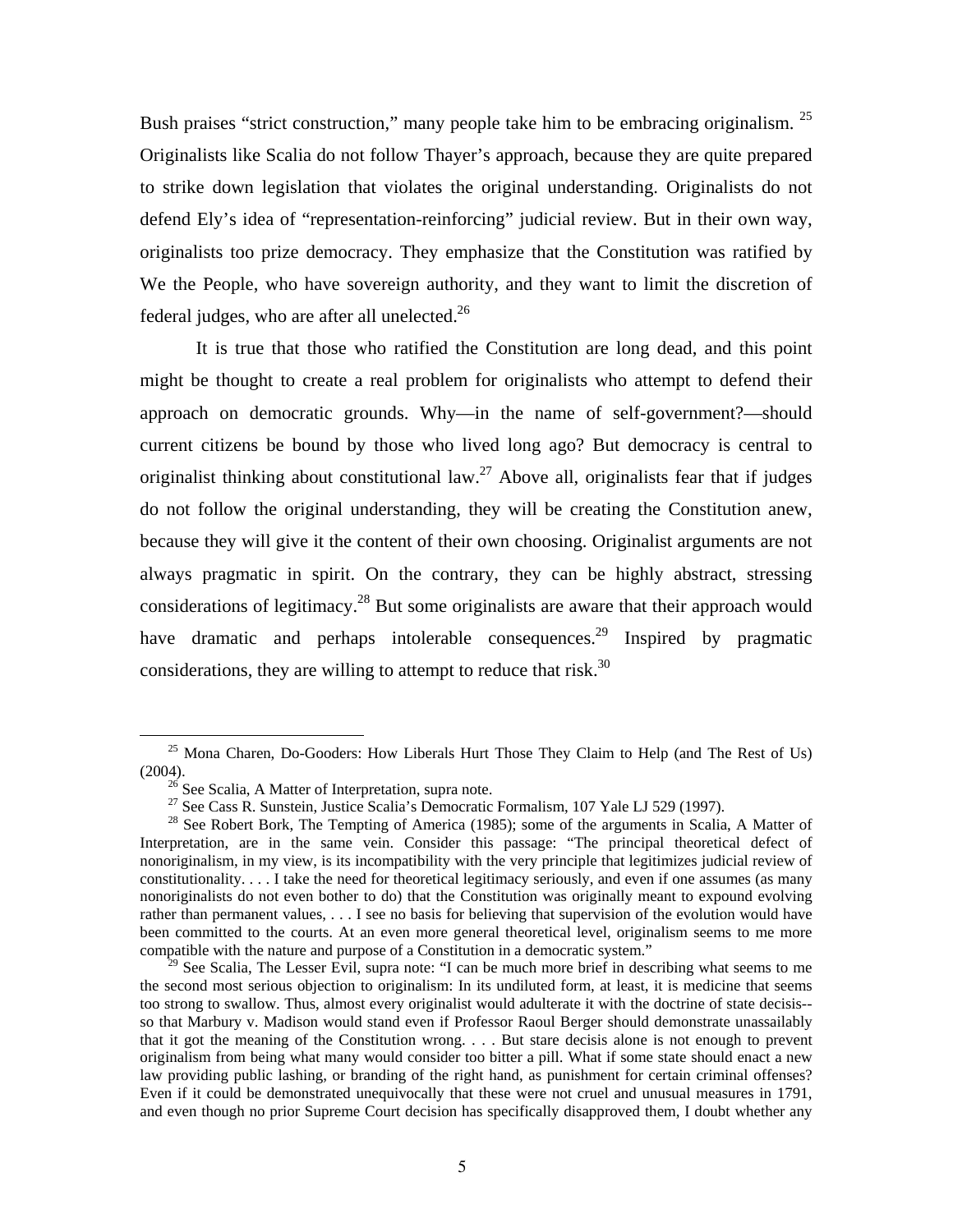#### **II. Pragmatism, Consequences, and Active Liberty**

As a law professor at Harvard Law School, Stephen Breyer specialized in administrative law. His important work in that field was marked above all by its unmistakably pragmatic foundations.<sup>31</sup> Indeed, one of his major innovations lay in an insistence on the importance of evaluating traditional doctrines not in a vacuum, but in light of the concrete effects of regulation on the real world.<sup>32</sup> Hence Breyer argued for a close connection between administrative law and regulatory policy.<sup>33</sup> While some of his work touched on the separation of powers,  $34$  constitutional law was not his field. But as a member of the Supreme Court, Breyer has slowly been developing a distinctive approach of his own, one that also has a pragmatic dimension, and that can be seen as directly responsive to his colleague Scalia and to originalism.

This book announces and develops that theory. Its most distinctive feature is its effort to connect three seemingly disparate claims. The first is an insistence that judicial review can and should be undertaken with close reference to active liberty and to democratic goals, a point with clear links to Ely's work. The second is an emphasis on the centrality of "purposes" to legal interpretation, a point rooted in the great legal process materials of Henry Hart and Albert Sacks and in particular their brilliant note on statutory interpretation.<sup>35</sup> The third is a claim about the need to evaluate theories of legal interpretation with close reference to their consequences, a point whose foundations can be found in American pragmatism.<sup>36</sup>

As we shall see, much of the interest of Breyer's book lies in its effort to integrate these three claims. I shall be raising questions about that effort, above all on two grounds.

1

federal judge--even among the many who consider themselves originalists-- would sustain them against an

<sup>&</sup>lt;sup>30</sup> Note here that Justice Scalia confesses, "I hasten to confess that in a crunch I may prove a fainthearted originalist. I cannot imagine myself, any more than any other federal judge, upholding a statute that imposes the punishment of flogging." See id.

 $^{31}$  See, e.g., Stephen Breyer, Regulation and its Reform (1985).

<sup>&</sup>lt;sup>32</sup> See, e.g., id; Stephen Breyer, Breaking the Vicious Circle (1993).

 $33$  See Stephen Breyer et al., Administrative Law and Regulatory Policy ( $6<sup>th</sup>$  ed. 2006). Full disclosure: I am among the "al." now working on the book, and hence Breyer and I are, in a formal sense, coauthors. But Breyer, otherwise occupied, has not worked on the book since I have joined it.<br><sup>34</sup> See Stephen Breyer, The Legislative Veto After Chadha, 72 Geo LJ 785 (1984).

<sup>&</sup>lt;sup>35</sup> See Henry Hart and Albert Sacks, The Legal Process 1340-48 (William Eskridge and Philip Frickey eds. 1994)<br> $36$  See William James, Pragmatism (1907).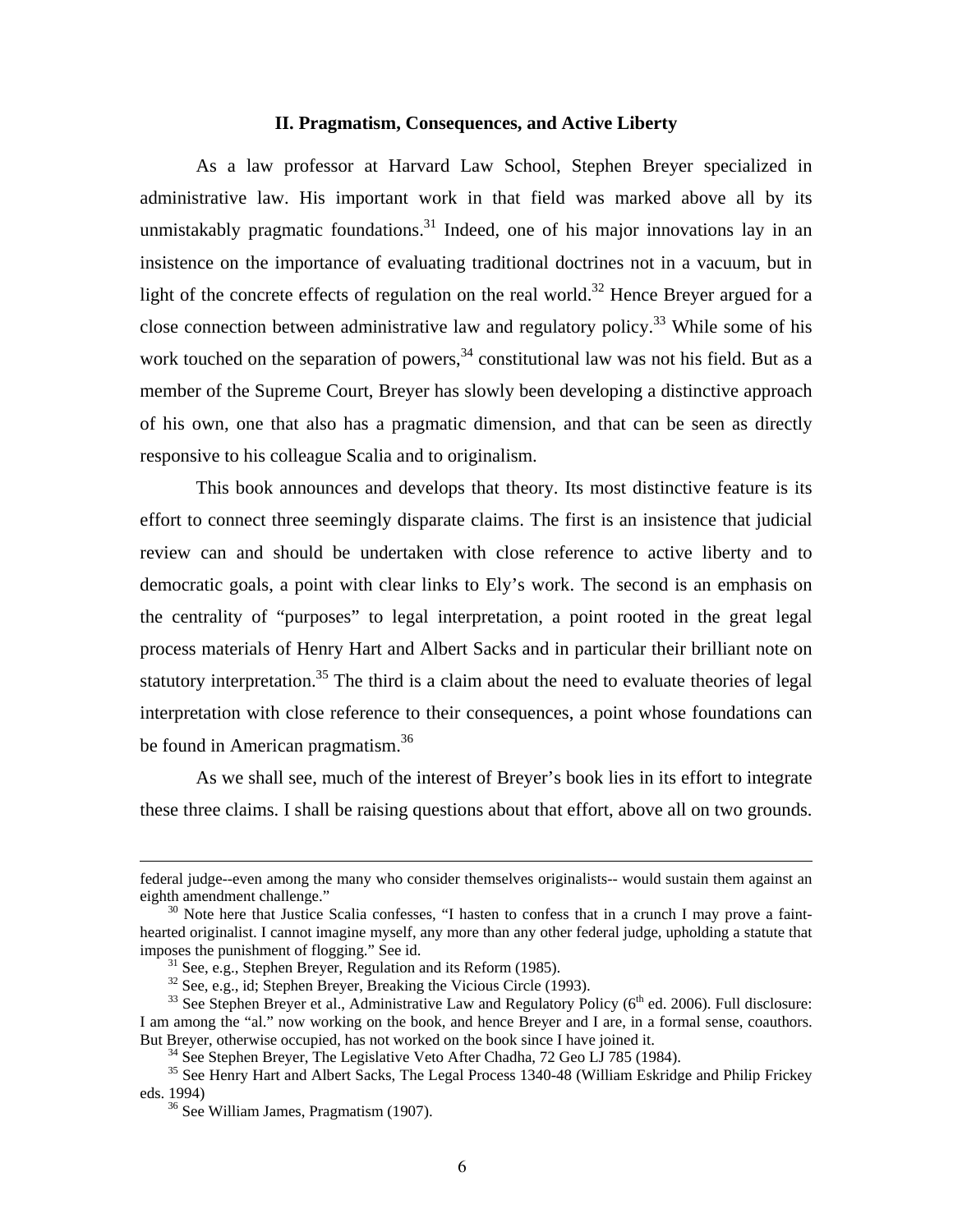First, those who emphasize active liberty and democratic self-government might well reject a purposive approach to interpretation, including purposive interpretation of the Constitution. Second, those who believe in the importance of consequences might well be drawn to an approach very different from Breyer's, including textualism, Thayerism, and perhaps even originalism. Breyer's arguments are unfailingly reasonable; the question is whether his general commitments are enough to justify his particular conclusions. Let us now turn to some details.

#### **A. Theory**

Breyer's organizing theme is "active liberty," which he associates with the right of self-governance. It is noteworthy that in his own judicial work, Breyer is plausibly seen as the most consistently democratic member of the Rehnquist Court: Among its nine members, he has shown the highest percentage of votes to uphold acts of  $Congress<sup>37</sup>$  and also to defer to the decisions of the executive branch.<sup>38</sup> And indeed, a great deal of his book is a plea for judicial caution and deference.<sup>39</sup> But Breyer does not mean to follow Thayer; he does not say that the Court should uphold legislation whenever the Constitution is unclear. Like Ely, Breyer does not rule out the view that courts should take an aggressive role in some areas, above all in order to protect democratic governance (p. 11).

His short book comes in three parts. The first builds on Benjamin Constant's famous distinction between the liberty of the ancients and the liberty of the moderns (pp.  $3-7$ ).<sup>40</sup> The liberty of the ancients involves "active liberty"—the right to share in the exercise of sovereign power. Quoting Constant, Breyer refers to the hope that the sharing of that power would "ennoble" the people's "thoughts and establish among them a kind of intellectual equality which forms the glory and power of a free people" (p. 4). But Constant also prized negative liberty, meaning "individual independence" from government authority. As Breyer describes Constant's view, which he firmly endorses, it

 $37$  Lori Ringhand, Judicial Activism and the Rehnquist Court, available on ssrn.com.

<sup>38</sup> See Cass R. Sunstein and Thomas Miles, Do Judges Make Regulatory Policy? An Empirical Investigation of Chevron, U Chi L Rev (forthcoming 2006).

 $39$  Thus, for example, Breyer favors a deferential approach to campaign finance restrictions and affirmative action programs; he also makes a plea for judicial caution in the domain of privacy.

 $40$  The best discussion remains Stephen Holmes, Benjamin Constant and the Making of Modern Liberalism (1984).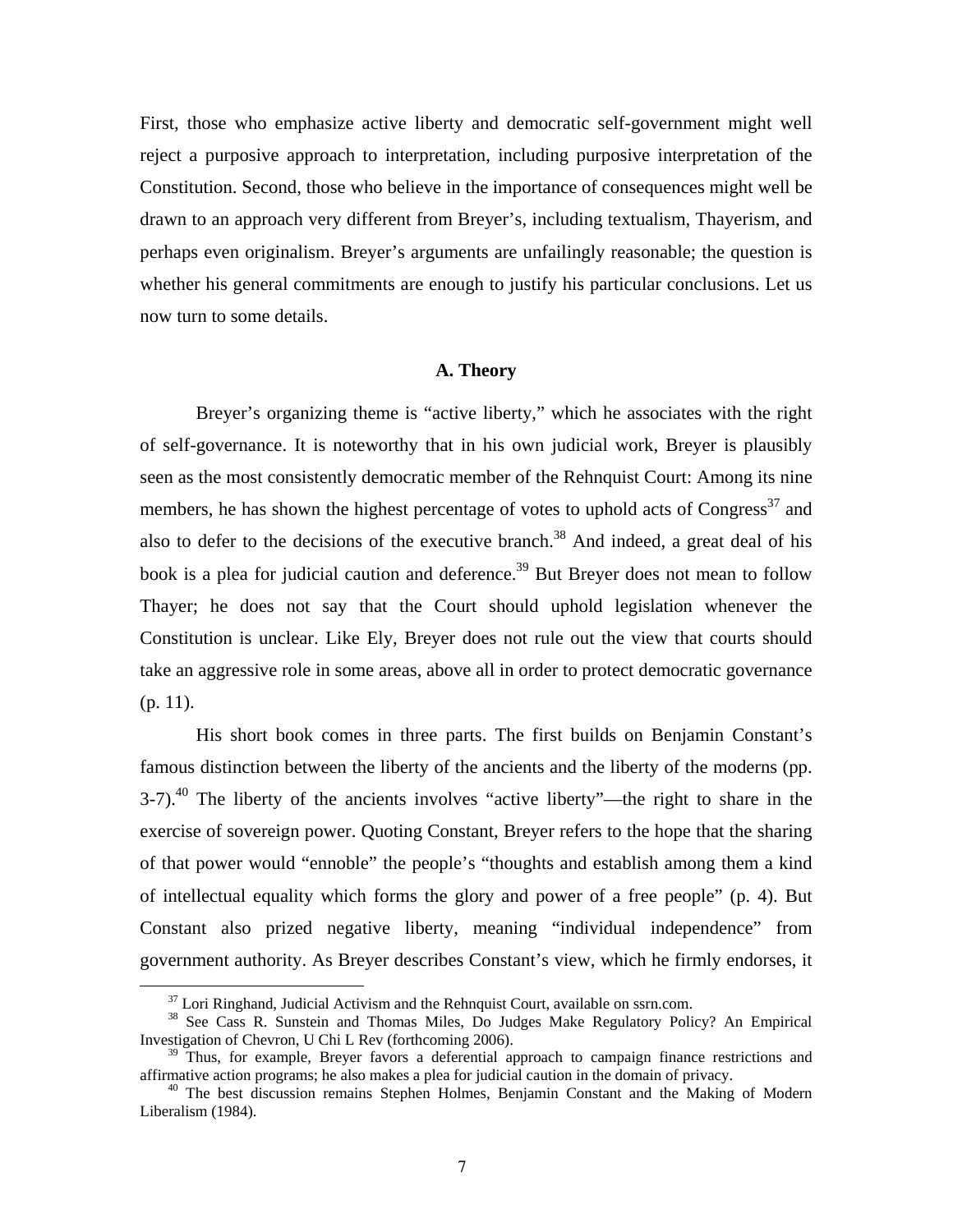is necessary to have both forms of freedom, and thus "to combine the two together" (p. 5).<sup>41</sup>

 Breyer believes that the founders of the Constitution did exactly that. His special emphasis is on what Constant called "an active and constant participation in public power."<sup>42</sup> That form of participation includes voting, town meetings, and the like; but it also requires that citizens receive information and education, in order to promote their capacity to ensure effective governance. In Breyer's view, the citizens of postrevolutionary America insisted on highly democratic forms of state government, promoting popular control. Breyer is aware of the highly ambivalent experiences of postrevolutionary governments; he know that some commentators have rejected the view that the Constitution is a democratic document.<sup>43</sup> Nonetheless, he believes that the founders of the Constitution accepted the deepest aspirations of the American Revolution, creating a framework with a "basically democratic outlook" (p. 25).

After all, the document begins with the words, "We the People," and in Breyer's view, its very structure is a testimonial to active liberty. Both the House and the Senate are subject to electoral control. Even with the electoral college, the choice of the President is ultimately traceable to voters, not to an unaccountable elite. Breyer thinks that the whole system is "difficult to reconcile with a retreat from democratic principle." On the contrary, he claims that the Constitution can be viewed "as focusing first and foremost upon 'active liberty.'" He thinks that constitutional interpretation should be undertaken with close reference to that overriding constitutional purpose.<sup>44</sup>

 In Breyer's account, the Warren Court appreciated active liberty, and it attempted to make that form of liberty more real for all Americans (p. 11). By contrast, the Rehnquist Court may have pushed the pendulum too far back in the other direction (id.). In short, Breyer believes that an appreciation of active liberty has concrete implications for a wide range of modern disputes.

<sup>&</sup>lt;sup>41</sup> It is not clear that this is, in fact, an adequate account of Constant's view. See Holmes, supra note. <sup>42</sup> See also Frank Michelman, Politics and Values or What's Really Wrong with Rational Basis Review, 13 Creighto

<sup>&</sup>lt;sup>43</sup> See, e.g., Charles Beard, An Economic Interpretation of the Constitution of the United States (1913).<br><sup>44</sup> As we shall see this claim is best taken, not as purely historical, but as an interpretive claim, one that attempts both to fit the document and to place it in the best constructive light. See Ronald Dworkin, Law's Empire (1985).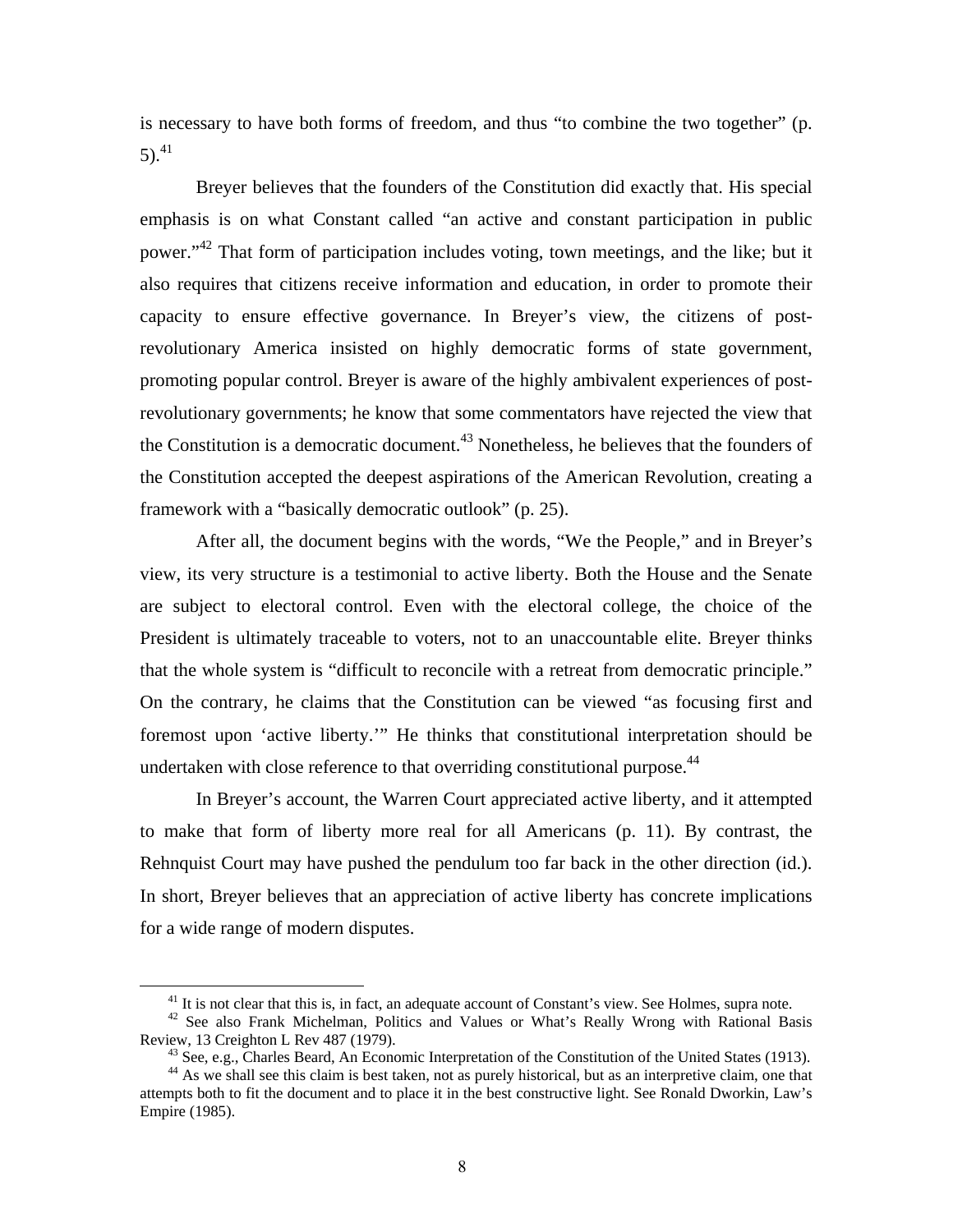#### **B. Applications**

The second part of his book traces those implications. He begins with free speech. An obvious question is whether the Court should be hostile or receptive to campaign finance reform. With his eye directly on the democratic ball, Breyer suggests that if we focus on the "the Constitution's basic structural objective, 'participatory selfgovernment'" (p. 46), then we will be receptive to restrictions on campaign contributions. A central reason is that such restrictions "seek to democratize the influence that money can bring upon the electoral process" (p. 47). He thinks that some of his colleague s, most prominently Rehnquist and Scalia, have been quite mistaken to invoke negative liberty as a rigid barrier to campaign finance restrictions. In the same vein, he insists that the free speech principle, seen in terms of active liberty, gives special protection to political speech, and significantly less protection to commercial advertising. He criticizes his colleagues on the Court for protecting advertising with the aggressiveness that they have shown in recent years. His purposive interpretation of freedom of speech thus emphasizes democratic self-government above all.<sup>45</sup>

 Affirmative action might seem to have little to do with active liberty. At first glance, it poses a conflict between the ideal of color-blindness and what Breyer calls a "narrowly purposive" (p. 80) understanding of the Equal Protection Clause, one that emphasizes the historical mistreatment of African-Americans. Directly disagreeing with some of his colleagues,  $46$  Breyer endorses the narrowly purposive approach. But he also contends that in permitting affirmative action at educational institutions, the Court has been centrally concerned with democratic self-government. The reason, pragmatic in character, is that "some form of affirmative action" is "necessary to maintain a wellfunctioning participatory democracy" (p. 81). Breyer points to the Court's emphasis on the role of broad access to education in "sustaining our political and cultural heritage" and in promoting diverse leadership. Underlining those points, Breyer argues that the Court's decision to permit affirmative action made a direct appeal "to principles of *fraternity* , to principles of active liberty" (p. 82). In Breyer's view, it should be no

<sup>&</sup>lt;sup>45</sup> In this way he seems to follow Alexander Meiklejohn, Free Speech and its Relation to Self-Government (1948); Cass R. Sunstein, Democracy and the Problem of Free Speech (1993), is in the same general vein.<br><sup>46</sup> See, e.g., Gratz v. Bollinger, 539 US 244 (2003) (Thomas, J., dissenting).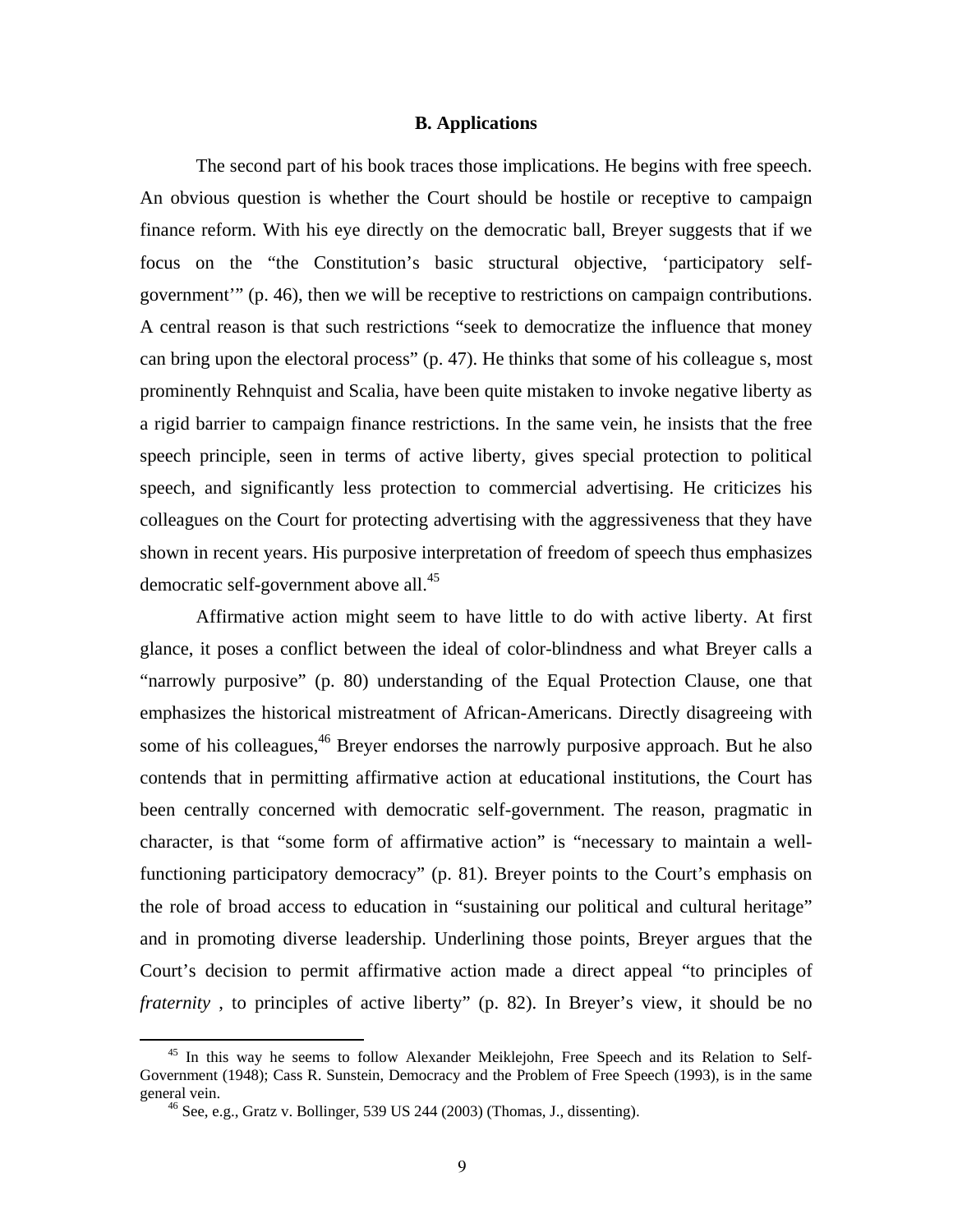surprise that the Court selected an interpretation of the Equal Protection Clause that would, as a pragmatic matter, promote rather than undermine the operation of democracy. As serious problem with the attack on affirmative action is that it would produce intolerable consequences.

With respect to privacy, Breyer's emphasis is on the novelty of new technologies and the rise of unanticipated questions about how to balance law enforcement needs against the interest in keeping personal information private. Because of the difficulty of those problems, Breyer argues, on pragmatic grounds, for "a special degree of judicial modesty and caution." He wants to avoid a "premature judicial decision" that would risk "short-circuiting, or pre-empting, the 'conversational law-making process." Hence his plea is for narrow, cautious judicial rulings that do not lay out long-term solutions. In Breyer's view, such rulings serve active liberty, because they refuse to "limit legislative options in ways now unforeseeable." By its very nature, a narrow ruling is unlikely to "interfere with any ongoing democratic policy debate." His argument here is important, because other members of the Court, most notably Scalia, have objected to narrow rulings on the ground that they leave too much uncertainty for the future.<sup>47</sup>

Some of the most noteworthy decisions of the Rehnquist Court have attempted to limit the power of Congress. 48 For example, the Court has struck down the Violence Against Women Act as beyond congressional authority under the Commerce Clause.<sup>49</sup> It has also announced an "anti-commandeering" principle, one that forbids the national government from requiring state legislatures to enact laws.<sup>50</sup> In the abstract, those decisions seem to promote active liberty, because they decrease the authority of the more remote national government, and because they promote participation and self-government at the local level. Breyer is no critic of federalism or defender of centralized government. He agrees that the federal system fits with his general theme, because that system makes "it easier for citizens to hold government officials accountable" and because it brings "government closer to home."

 $47$  See, e.g. Antonin Scalia, The Rule of Law is a Law of Rules, 56 U Chi L Rev 1175 (1989).

<sup>48</sup> United States v. Morrison, 529 US 598 (2000).

<sup>49</sup> Id

<sup>&</sup>lt;sup>50</sup> New York v US, 505 US 144 (1992).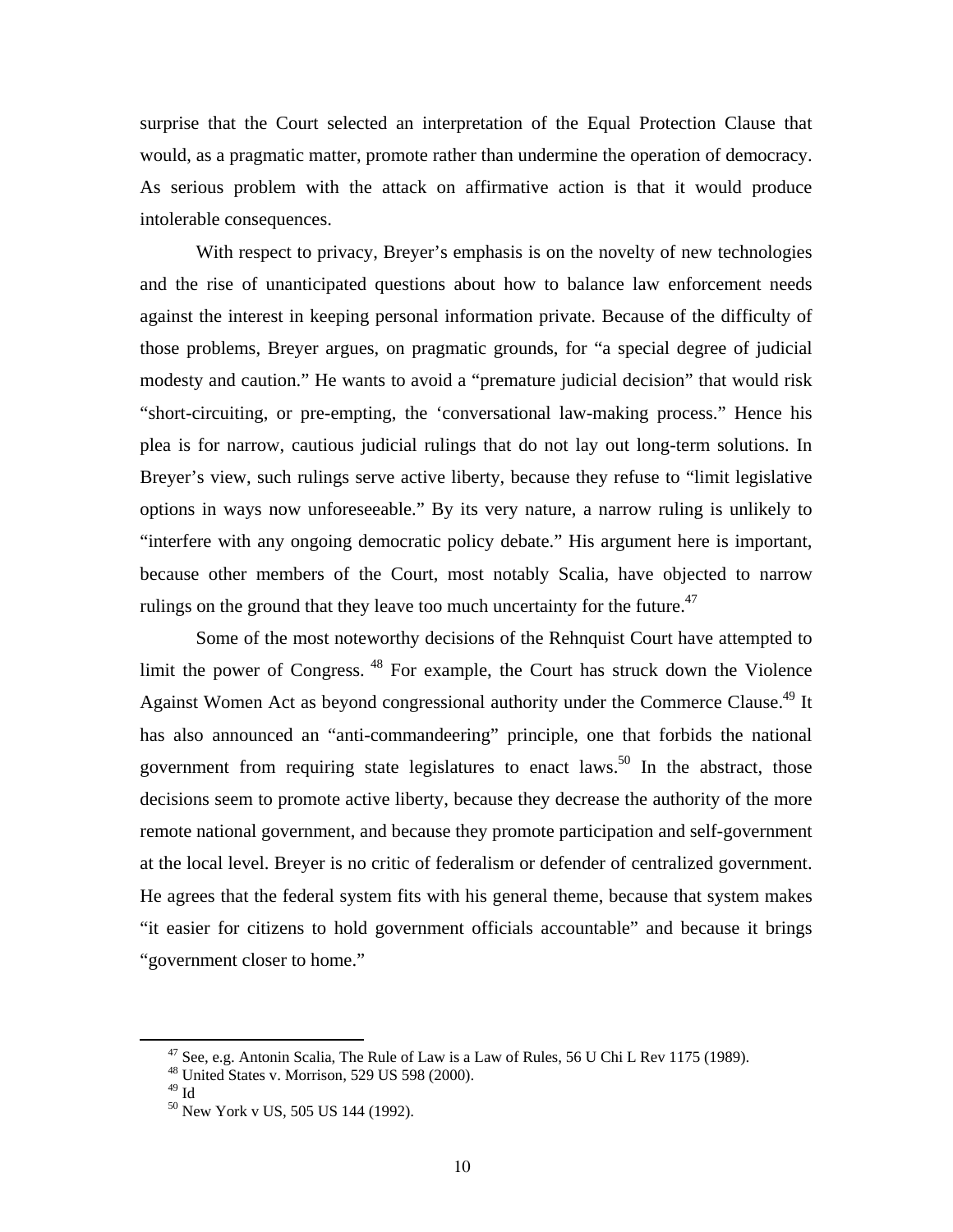Nonetheless, he strongly objects to the Court's recent federalism decisions. With respect to congressional enactments, "the public has participated in the legislative process at the national level, " and hence active liberty calls for deference by the Court. Breyer's special target is the anti-commandeering principle. Speaking in heavily pragmatic terms, Breyer thinks that this prohibition prevents valuable national initiatives to protect against terrorism, environmental degradation, and natural disasters—initiatives in which, for example, the national government requires state officials to ensure compliance with federal standards (p. 60).

 Breyer also contends that an understanding of active liberty can inform more technical debates. Here is a prominent example: In Chevron v. NRDC,<sup>51</sup> the Court announced a principle of deference to administrative interpretations of law. The Court ruled that in the face of statutory ambiguity, courts should defer to agency interpretations so long as they are reasonable. Breyer believes that this approach is too simple and too crude, in a way that disserves democracy itself.<sup>52</sup> When the agency has solved an interstitial question, Breyer believes that judicial deference is appropriate, because deference is what a reasonable legislature would want. But on "questions of major importance" (p. 107), involving the fundamental reach or nature of the statute, Breyer thinks that a reasonable legislature would not want courts to accept the agency's interpretation. He thus urges that courts should take a firmer hand in reviewing agency judgments on fundamental matters than in reviewing more routine matters. Here too, he opposes Justice Scalia, who endorses a broad reading of Chevron, one that would generally defer to agency interpretations of law.<sup>53</sup> In democracy's name, Breyer argues on behalf of independent judicial review of agency interpretations involving major national questions.

There is a larger interpretive question in the background. Should courts rely only on a statute's literal text, or should they place an emphasis instead "on statutory purpose and congressional intent"? Sharply disagreeing with the more textually-oriented Scalia,<sup>54</sup>

51 467 US 837 (1984).

 $52$  See Stephen Breyer, Judicial Review of Questions of Law and Policy, 38 Admin L Rev 363 (1986); see also Cass R. Sunstein, Chevron Step Zero, Va L Rev (forthcoming).

<sup>&</sup>lt;sup>53</sup> See Antonin Scalia, Judicial Deference to Agency Interpretations of Law, 1989 Duke LJ 511; United States v. Mead, 533 US 218 (2001) (Scalia, J., dissenting).

<sup>&</sup>lt;sup>54</sup> See Antonin Scalia, A Matter of Interpretation, supra note.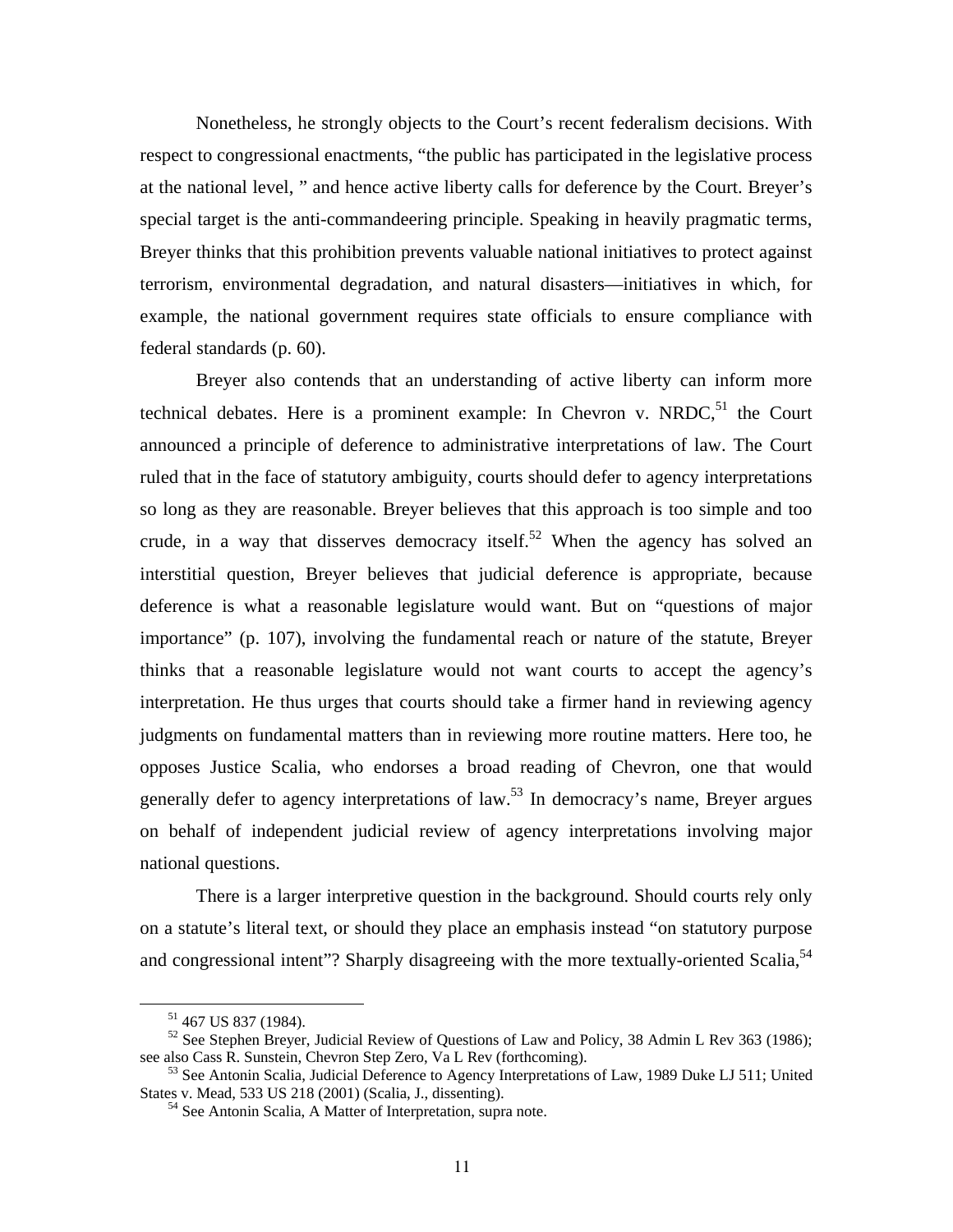and again emphasizing pragmatic considerations, Breyer favors purpose and intent. Here he is evidently influenced by the famous legal process materials, compiled by Henry Hart and Albert Sacks; as I have noted, those materials place "purpose" front and center, and they also insist that courts should assume that legislators are "reasonable people acting reasonably."<sup>55</sup> In the same vein, Breyer emphasizes that a purpose-based approach asks courts to consider the goals of "the 'reasonable Member of Congress'—a legal fiction that applies, for example, even when Congress did not in fact consider a particular problem."<sup>56</sup>

In defending this approach, Breyer speaks in thoroughly pragmatic terms, emphasizing the beneficial consequences of purposivism. Breyer thinks that as compared with a single-minded focus on literal text, his approach will tend to make the law more sensible, almost by definition. He also contends that it "helps to implement the public's will and is therefore consistent with the Constitution's democratic purpose." Breyer concludes that an emphasis on legislative purpose "means that laws will work better for the people they are presently meant to affect. Law is tied to life; and a failure to understand how a statute is so tied can undermine the very human activity that the law seeks to benefit" (p. 100). Thus Breyer directly links active liberty, purposive approaches to law, and an emphasis on consequences.

 The third part of Breyer's book tackles the broadest questions of interpretive theory and directly engages Scalia's contrary view. Breyer explicitly emphasizes that he means to draw attention to purposes and consequences above all. Constitutional provisions, he thinks, have "certain basic purposes," and they should be understood in light of those purposes and the broader democratic goals that infuse the Constitution as a whole. In addition, consequences are "an important yardstick to ensure a given interpretation's faithfulness to these democratic purposes." Breyer is fully aware that many people, including his colleagues Scalia and Thomas, are drawn to "textualism" and its close cousin "originalism"—approaches that argue in favor close attention to the

55 See Hart and Sacks, supra note, at 1380.

<sup>&</sup>lt;sup>56</sup> See the powerful note, emphasizing this point and what the authors saw as the centrality of purpose, in Henry Hart and Albert Sacks, The Legal Process 1374-1380 (William Eskridge and Philip Frickey eds. 1994). Thus Hart and Sacks offer "A Concise Statement of the Task," which begins, "Decide what purpose ought to be attributed to the statute and to any subordinate provision of it which may be involved," id at 1374, and add that a court "should assume, unless the contrary unmistakably appears, that the legislature was made up of reasonable persons pursuing reasonable goals reasonably," id. at 1378.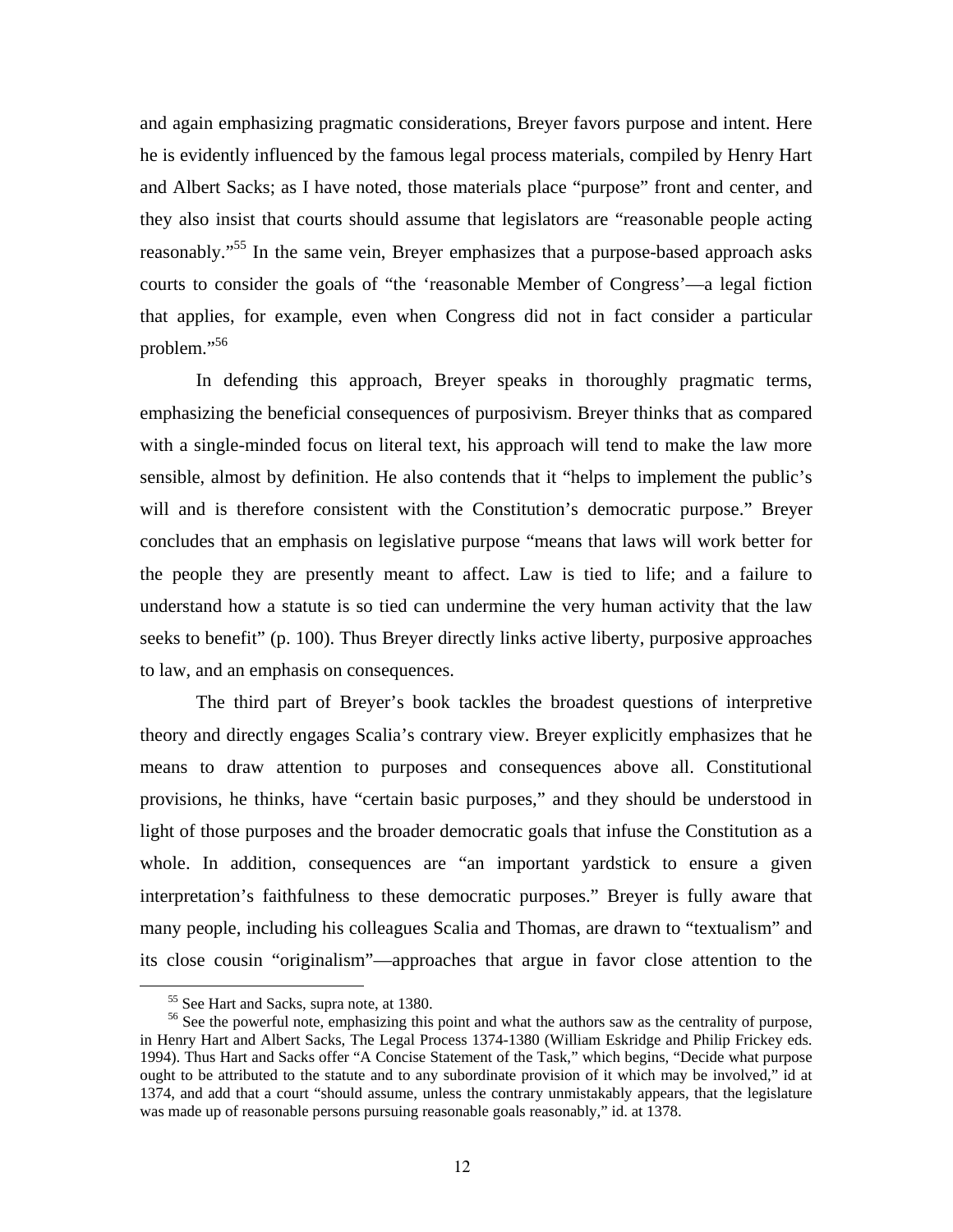meaning of legal terms at the time that were enacted. Scalia , Thomas, and their followers are likely to think that Breyer's approach is an invitation for open-ended judicial lawmaking, in a way that compromises his own democratic aspirations.<sup>57</sup> But he offers several responses.

 First, originalist judges claim to follow history, but they cannot easily demonstrate that history in fact favors their preferred method. The Constitution does not say that it should be interpreted to mean what it meant when it was ratified. The document itself enshrines no particular theory of interpretation; it does not mandate originalism. And if originalism cannot be defended by reference to the intentions and understandings of the framers, Breyer asks, in what way can it be defended—"other than in an appeal to consequences?" He points out that the most sophisticated originalists ultimately argue that their approach will have good consequences—by, for example, stabilizing the law and deterring judges from imposing their own views. Even Breyer's originalist adversaries are "consequentialist in an important sense" (p. 118). They are not consequentialists in particular cases, but they adopt, and defend, their preferred approach on consequentialist grounds.58

 Breyer's second argument is that his own approach does not leave courts at sea, for he too insists that judges must take account of "the legal precedents, rules, standards, practices, and institutional understanding that a decision will affect." Those who focus on consequences will not favor frequent or dramatic legal change, simply because stability is important. In any case textualism and originalism cannot avoid the problem of judicial discretion. "Which historical account shall we use? Which tradition shall we apply?" (p. 127). In the end, Breyer contends that the real problem with textualism and originalism is that they "may themselves produce seriously harmful consequences—outweighing whatever risks of subjectivity or uncertainty [are] inherent in other approaches" (p. 129). His pragmatic goal is "a form of democratic government that will prove workable over

57 See Scalia, Originalism: The Lesser Evil, supra note.

<sup>&</sup>lt;sup>58</sup> See id; see also the candid suggestion by Randy Barnett, a self-described originalist, see Randy Barnett, Restoring the Lost Constitution (2004): "Given a sufficiently good constitutional text, originalists maintain that *better results will be reached overall* if government officials—including judges—must stick to the original meaning rather than empowering them to trump that meaning with one that they prefer," available at http://legalaffairs.org/webexclusive/debateclub\_cie0505.msp (emphasis added).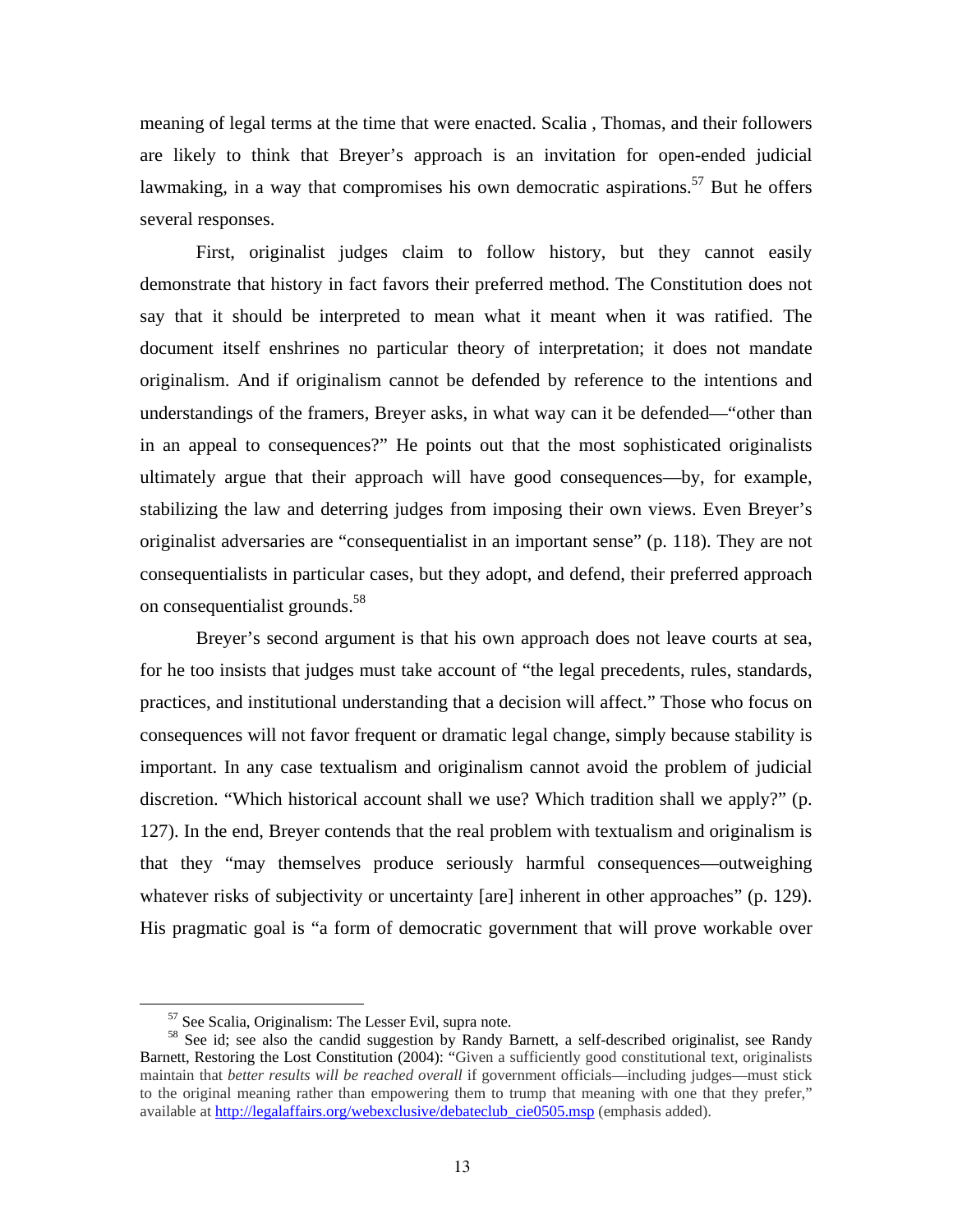time," and he believes that his kind of purposive approach, rooted in active liberty, is most likely to promote that goal.

#### **III. Characterizing Purposes or Ensuring Active Liberty? Some Pragmatic Questions**

 This is a brisk, lucid, and energetic book, written with conviction and offering a central argument that is at once provocative and appealing. It is not usual for a member of the Supreme Court to attempt to set out a general approach to his job; Breyer's effort must be ranked among the very few most impressive such efforts in the nation's long history. And in defending a pragmatic, purposive-oriented alternative to originalism, Breyer writes in a way that is unfailingly civil and generous to those who disagree with him—and thus provides a model for how respectful argument might occur, even in a domain that is intensely polarized.

A large difficulty, as we shall soon see, lies in the characterization of purposes, both in particular cases and in general. Texts rarely announce their own purposes; the same is true of the Constitution itself. When Breyer asks judges to identity the purposes of reasonable legislators, he is inviting a degree of judicial discretion in the judgment of what purposes are reasonable. And while he is not wrong to say that "active liberty" helped inform the founding document, his own characterization of its purposes has a strong evaluative element. The same is true for the effort to bring active liberty to bear on concrete cases.

There is a further point. Breyer emphasizes consequences, and rightly so. But those who think that consequences are important might well end up favoring approaches that he rejects, such as textualism, judicial deference to legislative judgments,<sup>59</sup> respect for agency interpretations of law, and even originalism. To be sure, consequences cannot be assessed without some theory of value, and Breyer wants to use active liberty as part of the standard for assessment. But it is both to impossible *both* to use active liberty as the basis for evaluating consequences *and* to think that courts do best if they follow the ordinary meaning of statutory texts, or defer to agency interpretations of the most important questions, or uphold legislation unless it is plainly unconstitutional.

<sup>&</sup>lt;sup>59</sup> For a consequentialist defense of such deference, see Adrian Vermeule, Judging Under Uncertainty (forthcoming 2006.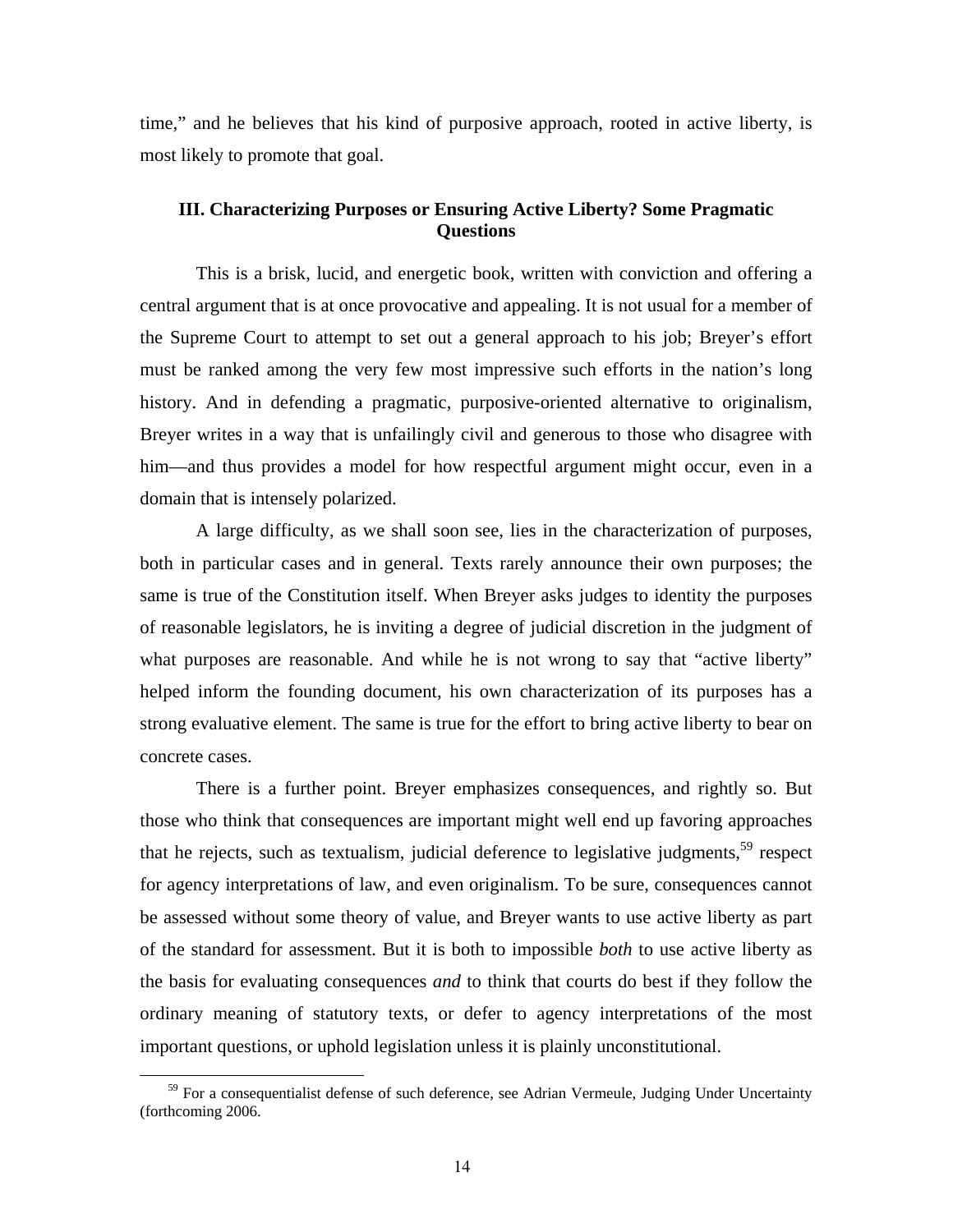I do not believe that these are decisive objections to Breyer's particular conclusions or even to his general approach. But they suggest that the defense of those conclusions, and of that approach, must be cast in a way that acknowledges that much of the time, reasonable purposes are made, not found. And on both pragmatic and democratic grounds, that acknowledgement raises some questions about the search for purposes by the federal judiciary. It is possible that we are all pragmatists now.<sup>60</sup> If so, the problem is that many different approaches, and not only Breyer's, can march under the pragmatic banner.<sup>61</sup> Breyer does not give adequate attention to the possibility that alternative approaches, especially in the domains of statutory interpretation and administrative law, might be powerfully defended on the very grounds that Breyer invokes.

#### **A. Originalism and Consequences**

Breyer's specific conclusions do make a great deal of sense; they are eminently reasonable. In the domain of personal privacy, for example, the Court should be aware of how little it knows about current technological developments, and narrow rulings have the valuable feature of avoiding premature solutions.<sup>62</sup> In general, Breyer makes a sensible plea for judicial restraint, and it is most illuminating to hear that plea from one of the Court's "liberals." Indeed, Breyer's survey of particular areas is unified by a general theme, which involves the need for courts to respect democratic prerogatives. But his largest claim is more general still: Any approach to legal interpretation must be defended

 $60$  Note in this connection that Judge Richard Posner is a famous pragmatist, and his own approach to law is very different from Justice Breyer's, certainly insofar as Posner does not stress citizen participation or active liberty. See Richard A. Posner, Law, Pragmatism, and Democracy 57-96 (2003); Richard A. Posner, Foreword, Harv L Rev (forthcoming 2005). Posner describes his own position as "everyday pragmatism," id. at 24-25, 49-56, as distinguished from philosophical pragmatism, and Posner tries to avoid theoretically ambitious claims. He describes everyday pragmatism as "the untheorized cultural outlook of most Americans, one rooted in the usages and attitudes of a brash, fast-moving, competitive, forwardlooking, commercial, materialistic, philistine society, with its emphasis on working hard and getting ahead." An obvious objection to "untheorized" pragmatism is that it is not possible to evaluate consequences without a contested judgment of value; and Posner's own description of the "untheoretized culture outlook of most Americans" does suggest some kind of theoretical position. But this objection should not be overstated. It is often possible, however, for people to make a particular evaluation of consequences amidst disagreement or uncertainty about foundational questions. See Cass R. Sunstein,

Legal Reasoning and Political Conflict (1996).<br><sup>61</sup> See, e.g., Adrian Vermeule, Judging Under Uncertainty (forthcoming 2006), which defends a form<br>of Thayerism on pragmatic grounds.

 $^{62}$  See Lawrence Lessig, The Path of Cyberlaw, 104 Yale LJ 1743 (1995).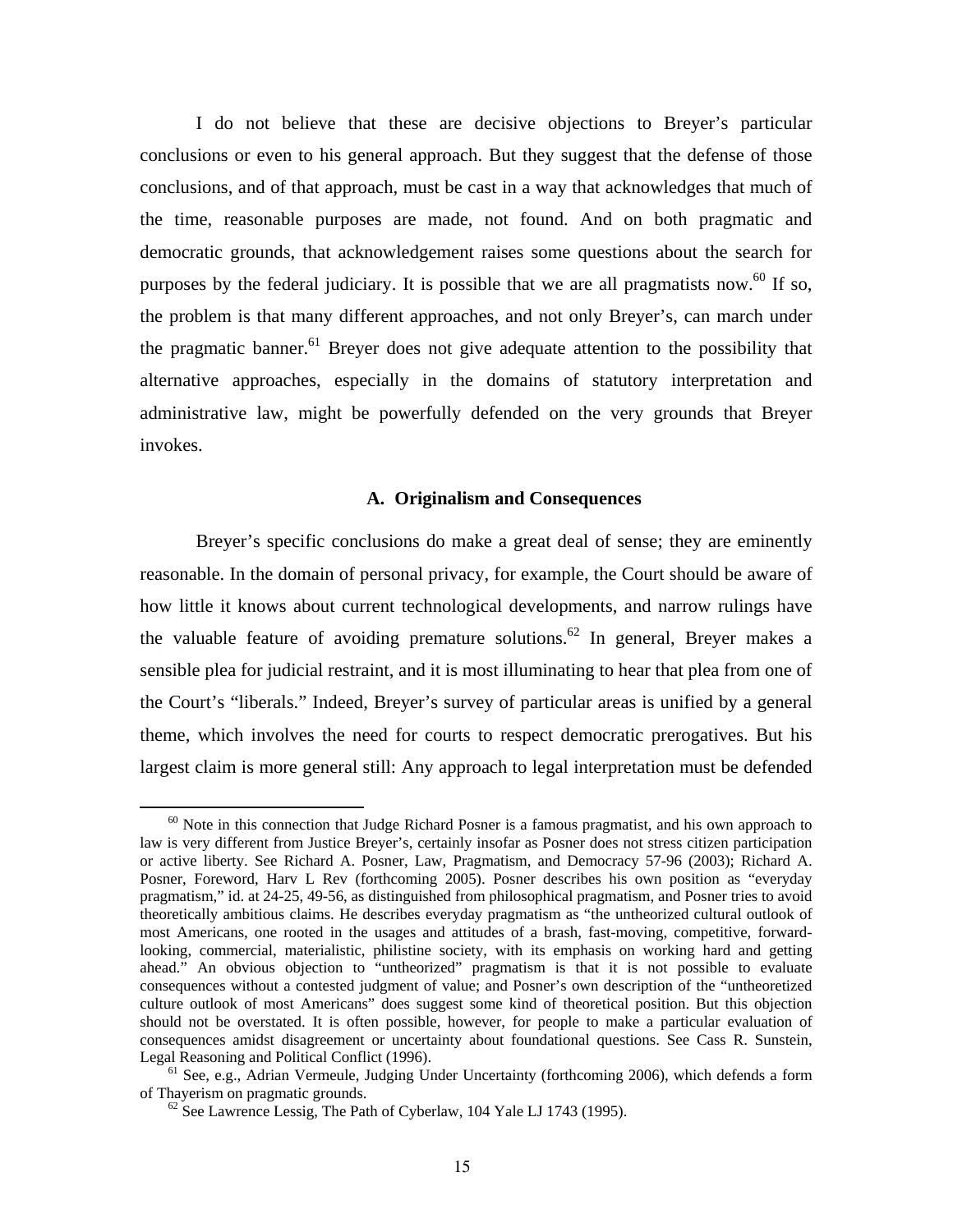in a way that plays close attention to its consequences. Despite its simplicity, this pragmatic point continues to be widely ignored. It has particular implications for the analysis of originalism.

Of course there is a lively historical dispute about whether those who ratified the Constitution meant to hold posterity to their specific views.<sup>63</sup> If the ratifiers did not want to bind posterity to their particular understandings, originalism stands defeated on its own premises: The original understanding may have been that the original understanding is not binding. Breyer properly notes this possibility (p. 117), and if the historical record shows that the ratifiers rejected originalism, the argument for originalism is selfdefeating. But suppose that the ratifiers had no clear view on that question, or even that the better understanding is that they did, in fact, want to hold posterity to their understandings.<sup>64</sup> Even if so, it is up to us, and not to them, to decide whether to follow those views. It would be circular and therefore unhelpful to defend reliance on the ratifiers' specific views on the ground that the ratifiers wanted us to respect their specific views.

It follows that the question whether originalism is a sensible approach to constitutional law must be answered by reference to its consequences.<sup>65</sup> Suppose that the consequence of originalism would be to threaten many contemporary rights and understandings. If so, why should we accept it<sup>66</sup>? And indeed it does seem probable that originalism would have this consequence. For example, it would likely mean that the national government could discriminate on the basis of race and sex, simply because the equal protection clause does not apply to the national government at all. Originalism would almost certainly authorize states to discriminate on the basis of sex, which the equal protection clause was not originally understood to forbid. Originalism might well mean that Brown v. Bd of Education was wrongly decided<sup>67</sup>; it would almost certainly

 $63$  See Caleb Nelson, Originalism and Interpretive Conventions, 70 U Chi L Rev 519 (2003); H. Jefferson Powell, The Original Understanding of Original Intent, 99 Harv L Rev 885 (1985).<br><sup>64</sup> See Nelson, supra note.

<sup>&</sup>lt;sup>65</sup> Of course any evaluation of consequences must be value-laden, a point taken up below.

<sup>&</sup>lt;sup>66</sup> See Richard A. Posner, Bork and Beethoven, 42 Stan L Rev 1365 (1990).

 $67$  The reason is that it is not easy to find, in the fourteenth amendment, a specific understanding that any relevant clause banned segregation. See Frank and Munro, The Original Understanding of the Equal Protection of the Laws, 1972 Wash Q L Rev 421, 460-62; R. Berger, Government by Judiciary 123-125 (1977); A. Bickel, The Original Understanding and the Segregation Decision, 69 Harv L Rev 1, 11-40 (1955). For a counterargument, see Michael McConnell, Originalism and the Desegregation Decisions, 81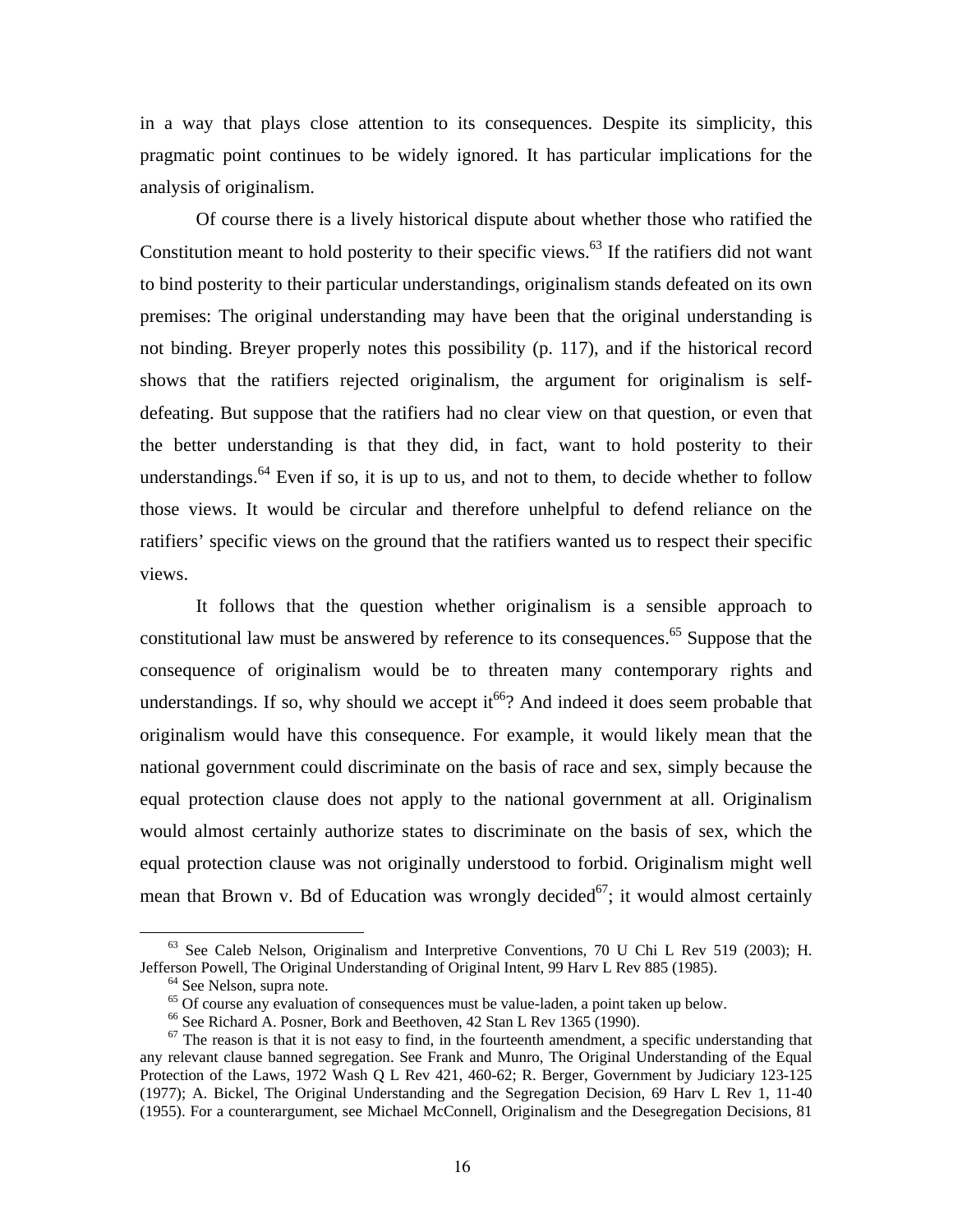eliminate the right of privacy altogether, simply because there is no such right in the document, and it is hard to show that the original understanding of any relevant provision supports the privacy right. And many originalists firmly believe that their approach would require courts to invalidate a great deal of legislation—by, for example, striking down independent regulatory agencies,<sup>68</sup> forbidding Congress from delegating discretion to regulatory agencies,<sup>69</sup> and imposing new limitations on national power under the commerce clause.<sup>70</sup>

I do not mean to say that the originalist method necessarily compels all of these conclusions; the interpretive questions are complex, not simple. And even if originalism has these consequences, some originalists candidly acknowledge that established precedent has its claims, and that it must sometimes be respected even if it deviates from the original understanding. Justice Scalia, for example, says that he might well be a "faint-hearted" originalist, $^{71}$  because he is willing to follow precedent even when he believes that it is wrong in principle.<sup>72</sup> My only point is that Breyer is correct to note that the document itself does not require originalism and to argue that consequences matter to the choice of a theory of interpretation—and to insist that if we care about consequences, the argument for originalism looks increasingly implausible.<sup>73</sup>

 $\overline{a}$ 

Va L Rev 947 (1995). McConnell impressively shows that many members of Congress believed that under section five of the fourteenth amendment, Congress had the authority to abolish segregation. But it is one thing to say that many members of Congress so believed, and expressed that view in unenacted legislation; it is quite another thing to say that the fourteenth amendment was understood to create a self-executing, judicial enforceable ban on segregation.<br><sup>68</sup> Steven Calabresi and Sai Prakash, The President's Power to Execute the Law, 104 Yale LJ 541

<sup>(1994).&</sup>lt;br><sup>69</sup> Randolph May, The Public Interest Standard: Is It Too Indeterminate to be Constitutional, 53 F Comm LJ 427 (2001).

 $70^{\circ}$  See Raich v. Ashcroft, US (Thomas, J., dissenting); Richard Epstein, The Proper Scope of the Commerce Clause, 73 Va L Rev 1387 (1987); Randy Barnett, Restoring the Lost Constitution (2003); Douglas Ginsburg, On Constitutionalism, Cato Supreme Court Review 7 (2003). 71 Scalia, A Matter of Interpretation, supra note.

<sup>72</sup> Scalia has said that Thomas "doesn't believe in stare decisis, period." Scalia remarks, "if a constitutional authority is wrong, [Thomas] would say, 'Let's get it right.' I wouldn't do that." Quoted in Stephen Presser, Touting Thomas, Legal Affairs (Jan./Feb. 2005).

 $73$  There are other problems, including the arguable incoherence of the originalist enterprise. See Cass R. Sunstein, Radicals in Robes (2005).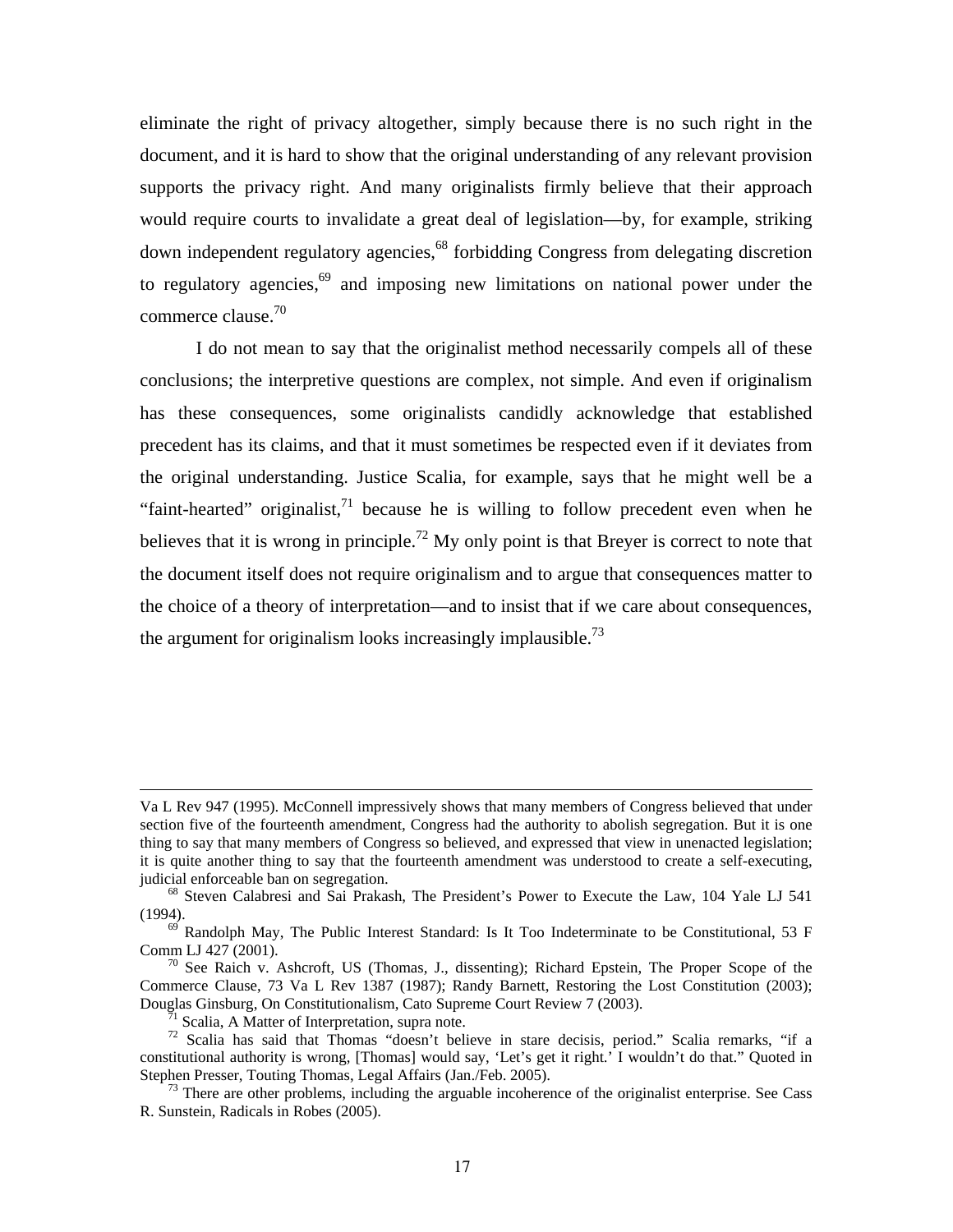#### **B. Second-Order Pragmatism? Of Purposes and Texts**

Breyer offers a sketch, not a sustained argument, and he leaves significant gaps. Above all, he says too little about the difficulties that judges face in assessing consequences and in describing purposes. We can describe this as a pragmatic objection to his approach—an objection that might argue in favor of second-order pragmatism, that is, a form of pragmatism that is alert to institutional considerations.<sup>74</sup> Let us begin with some technical issues.

Recall that Breyer argues against a broad reading of *Chevron*; he believes that for major questions, courts should make an independent assessment of statutory meaning, and not defer to reasonable interpretations by the executive branch. But why? The answer appears to be that reasonable legislators would want courts to assume an independent role (p. 106). But is this so clear? Assume that a statute—say, the Endangered Species Act, or the Food and Drug Act—contains an ambiguous provision on an issue of national importance. Might not reasonable legislators want a specialized, accountable agency to resolve the ambiguity, even on major questions?

On pragmatic grounds, it might be thought that resolution of the ambiguity often calls for a difficult policy judgment, and reasonable legislatures might not want difficult policy judgments to be made by federal courts.<sup>75</sup> On consequentialist grounds, consider the following fact: In reviewing agency interpretations of law, Republican appointees to the federal bench show a definite "tilt" in a conservative direction, and Democratic appointees should a definite "tilt" in a liberal direction.<sup>76</sup> Why would we think that a reasonable legislator would want statutory ambiguities to be resolved in accordance with whatever "tilt" can be found on the relevant reviewing court? Or consider an additional fact: A more refined approach to *Chevron*, of the sort that Breyer celebrates, has

 $74$  See Adrian Vermeule, Judging Under Uncertainty, forthcoming; Cass R. Sunstein and Adrian

Vermeule, Institutions and Interpretation, 101 Mich L Rev 885 (2003).<br><sup>75</sup> This argument is spelled out in some detail in Cass R. Sunstein, Beyond Marbury: The Executive's Power to Interpret the Law, Yale LJ (forthcoming).

 $76$  See id; Cass R. Sunstein and Thomas Miles, Do Judges Make Regulatory Policy? An Empirical Investigation of Chevron, U Chi L Rev (forthcoming).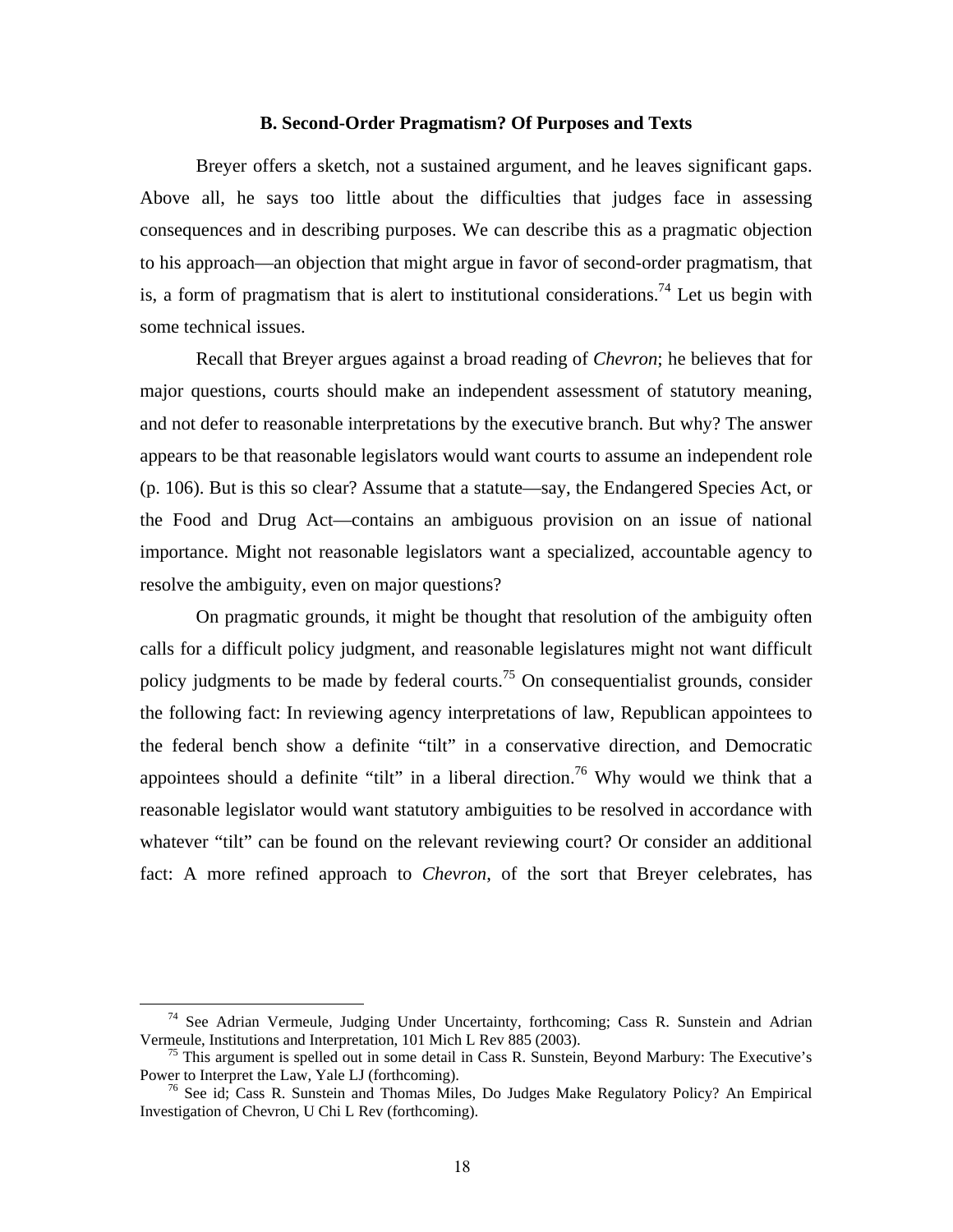produced a great deal of confusion in the lower courts.<sup>77</sup> Does pragmatism support that outcome?

 In short, it is not clear that in this context, Breyer has properly identified the (hypothetical, constructed) instructions of a reasonable legislator; but the important point is far more general. For interpreting statutes, Breyer follows Hart and Sacks in arguing in favor of close attention to purposes, understood as the objectives of a "reasonable legislator." Sometimes this approach is indeed useful, especially where there is a consensus on what reasonableness requires.<sup>78</sup> But Hart and Sacks, writing in the consensus-pervaded (and complacent) legal culture of the 1950s, downplayed the possibility that disagreement, highly ideological in nature, would break out on that question. In the current period, it should be obvious that different judges may well disagree about what a reasonable legislator would like to do. Imagine that a law condemns "discrimination on the basis of sex"; suppose that a state adopts a height and weight requirement for police officers, one that excludes far more women than men. In deciding whether this requirement is "discrimination," how shall judges characterize the purpose of a reasonable legislator? It is inevitable that courts will see their own preferred view as reasonable. Does that promote active liberty? Does pragmatism support a situation in which judges assess reasonableness by their own lights?

Unfortunately, the problem is common. Laws rarely come with clear announcements of their purposes, and in hard cases, any characterization requires some kind of evaluative judgment from courts. It is not a matter of finding something. Suppose that the antidiscrimination statute is invoked against affirmative action programs.<sup>79</sup> Does the purpose of the ban on "discrimination" argue for, or against, such programs? It would be easy to characterize the purpose as the elimination of any consideration of race from the relevant domain; it would also be easy to characterize the purpose as the protection of traditionally disadvantaged groups.<sup>80</sup> If judges are asked to say what "reasonable"

 $77$  See Adrian Vermeule, Mead in the Trenches, 71 Geo Wash L Rev 347 (2003); Lisa Bressman,

Vanderbilt L Rev (forthcoming).<br><sup>78</sup> Examples are given in Stephen Breyer, On the Uses of Legislative History in Interpreting Statutes,<br>65 So. Cal. L. Rev.845 (1992).

<sup>&</sup>lt;sup>79</sup> See United Steelworkers of America v. Weber, 443 US 193 (1979). <sup>80</sup> See Ronald Dworkin, How to Read the Civil Rights Act, in A Matter of Principle 316 (1985).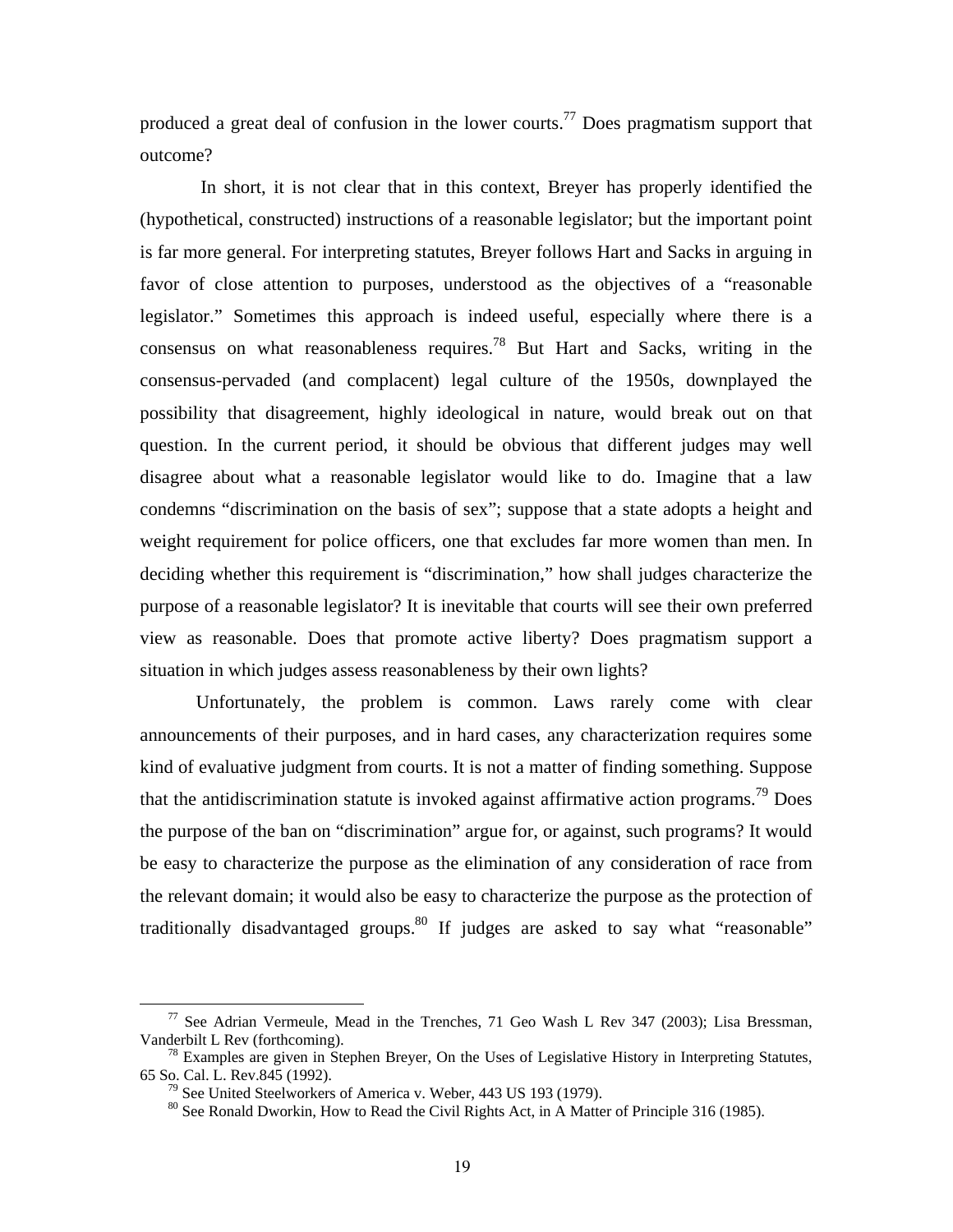legislators would like to do, they are all too likely to say what they themselves would like to do.

Hart and Sacks, Breyer's predecessors, do offer a powerful and sensible approach to statutory interpretation, but they devote too little attention to the problem of characterizing purpose. When courts choose one purpose over another (reasonable) candidate, they are actually attempting to put the relevant text in the best constructive light. $81$  Of course they are selecting an interpretation that fits the text and context; if they were not doing that, they would not be engaging in interpretation at all. But when they select a reasonable purpose, they are choosing an approach that, by their own lights, makes the best sense. A judicial judgment on this count is hardly untethered—that would be a caricature—but it is a judicial judgment nonetheless.

Many textualists distrust resort to purposes for this very reason. Emphasizing the increasing substitution of statutes for the common law, they want courts to hew closely to statutory language. $82$  They think that judges have paid too little attention to the rise of statutory lawmaking, and have used common law approaches, including analogical reasoning, in domains where they do not belong.<sup>83</sup> And indeed, the Hart and Sacks materials might well be understood as a product of an early confrontation between common law thinking and a system of law that is pervaded by statutory interventions. Justice Scalia believes that an emphasis on the plain meaning of the text, which is what after all has been enacted, promotes democratic responsibility and also helps to discipline the judiciary.84

If purpose is being characterized in a way that defies the ordinary meaning of the text, Scalia's argument has considerable pragmatic force. Indeed, textualism might easily be defended with reference to active liberty, and in two different ways. First, textualism promotes democratic government, by encouraging the legislature to make its instructions clear. Over time, a text-oriented judiciary might well promote better accountability from

 $81$  See Ronald Dworkin, Law's Empire (1985).

 $82$  See Scalia, supra note.

<sup>83</sup> Id.

<sup>&</sup>lt;sup>84</sup> See Scalia, A Matter of Interpretation, supra note.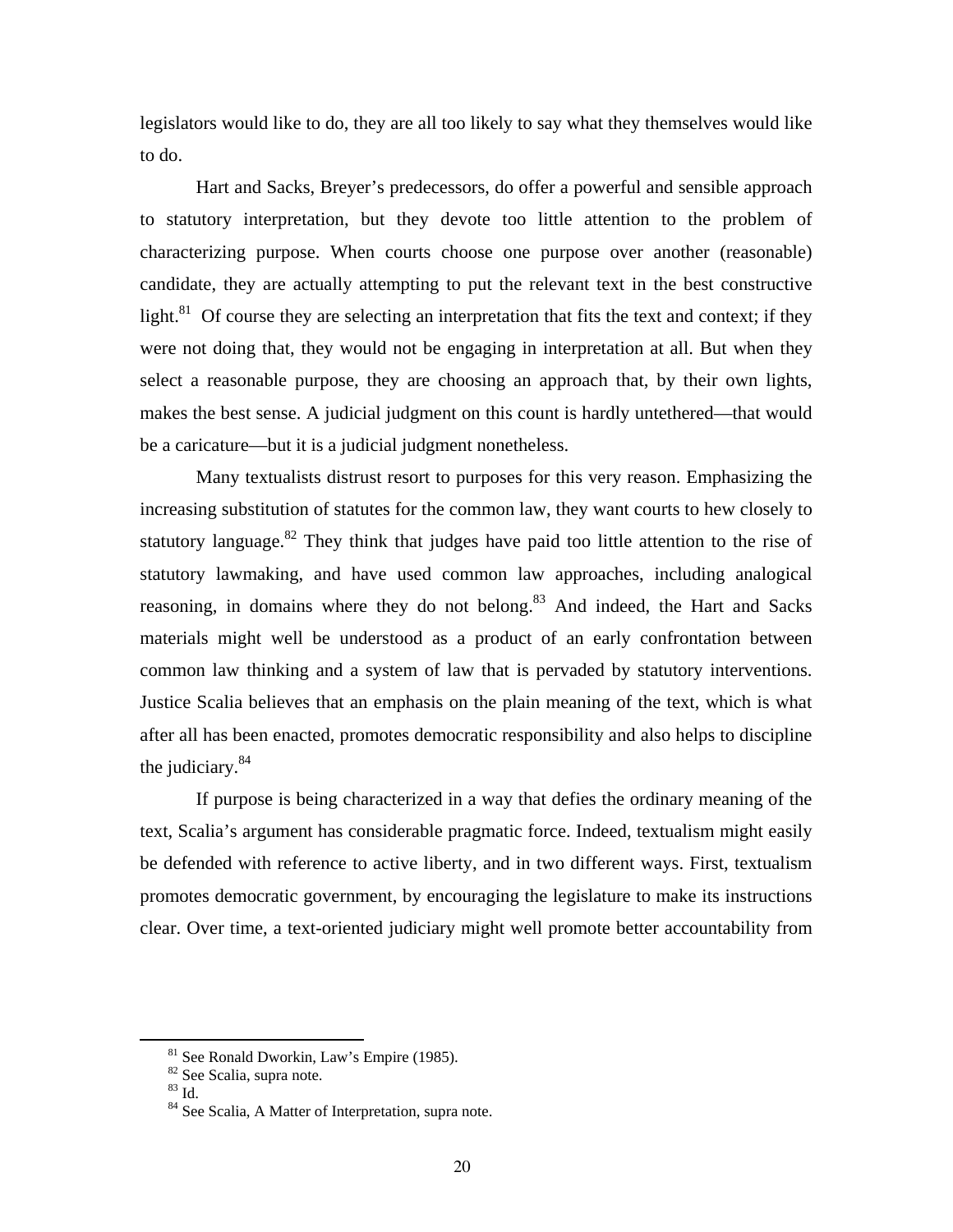legislatures. Second, textualism disciplines judicial creation of "intentions" and "purposes" to push statutes in judicially preferred directions.<sup>85</sup>

To be sure, it is easy to overstate the constraints imposed by text. Where the text is ambiguous, or leaves gaps, textualism by hypothesis is inadequate, and some other interpretive tool must be invoked. $86$  There is a serious risks that in hard cases, preferences are likely to matter for textualists as for everyone all else.<sup>87</sup> My only suggestion is that Breyer pays too little attention to the risk that any judgments about "reasonableness" will be the judges' own, in a way that disserves democracy itself.

Breyer is correct to say that any theory of interpretation has to be defended in terms of its consequences. But for interpreting statutes, it is not at all clear that a purposebased approach, focusing on consequences in particular cases, is preferable to a textbased approach, one that asks judges not to think little or not at all about consequences. A textual approach might be simpler to apply; if so, that is surely a point in its favor. And if judges cannot reliably identify reasonable purposes, textualism might also lead to better results, or consequences, all things considered.<sup>88</sup>

None of this means that Scalia's approach is necessarily superior to Breyer's. But it does point out the necessity of engaging the possibility that on his own consequentialist grounds, and with an eye firmly on democratic goals, textualism in the interpretation of

<sup>&</sup>lt;sup>85</sup> Note in this regard the very different reaction of German and Italian judges to the emergence of fascism. German judges proceeded in a purposive fashion, abandoning text in favor of legislative goals (and consequences!) – in a way that promoted injustice an even atrocity. See Ingo Muller, Hitler's Justice: The Courts of the Third Reich(1991). By contrast, the Italian judges made close attention to text and to plain meaning, in a way that produced much better consequences. See Guido Calabresi, Two Functions of Formalism, 67 U Chi L Rev 479 (2000), and in particular this suggestion: "To the scholars opposing Fascism, the nineteenth-century self-contained formalistic system became a great weapon. . . . What it conserved was the liberal, nineteenth century political approach . . . [and] in a time of Fascism, the important thing was that it conserved basic democratic attitudes." Id. at 482.<br><sup>86</sup> Consider, for example, the rule of lenity, invoked in Smith v. US, 508 US 223 (1999) (Scalia, J,

dissenting).<br><sup>87</sup> Evidence can be found in Cass R. Sunstein, Beyond Marbury: The Executive's Power to Interpret

the Law; Cass R. Sunstein and Thomas Miles, Do Judges Make Regulatory Policy? An Empirical Investigation of Chevron, U Chi L Rev.<br><sup>88</sup> Some people appear to believe that interpretation, to count as such, necessarily calls for attention to

the "intent" of those who wrote the text in question. See, e.g., Stanley Fish [citation to be added]. This is a blunder. In law, it is certainly possible to interpret texts by pointing to the ordinary meaning of the words, without speculating about authorial intentions. Whether this is desirable as well as possible is another question, one that must be resolved by reference, among other things, to consequences.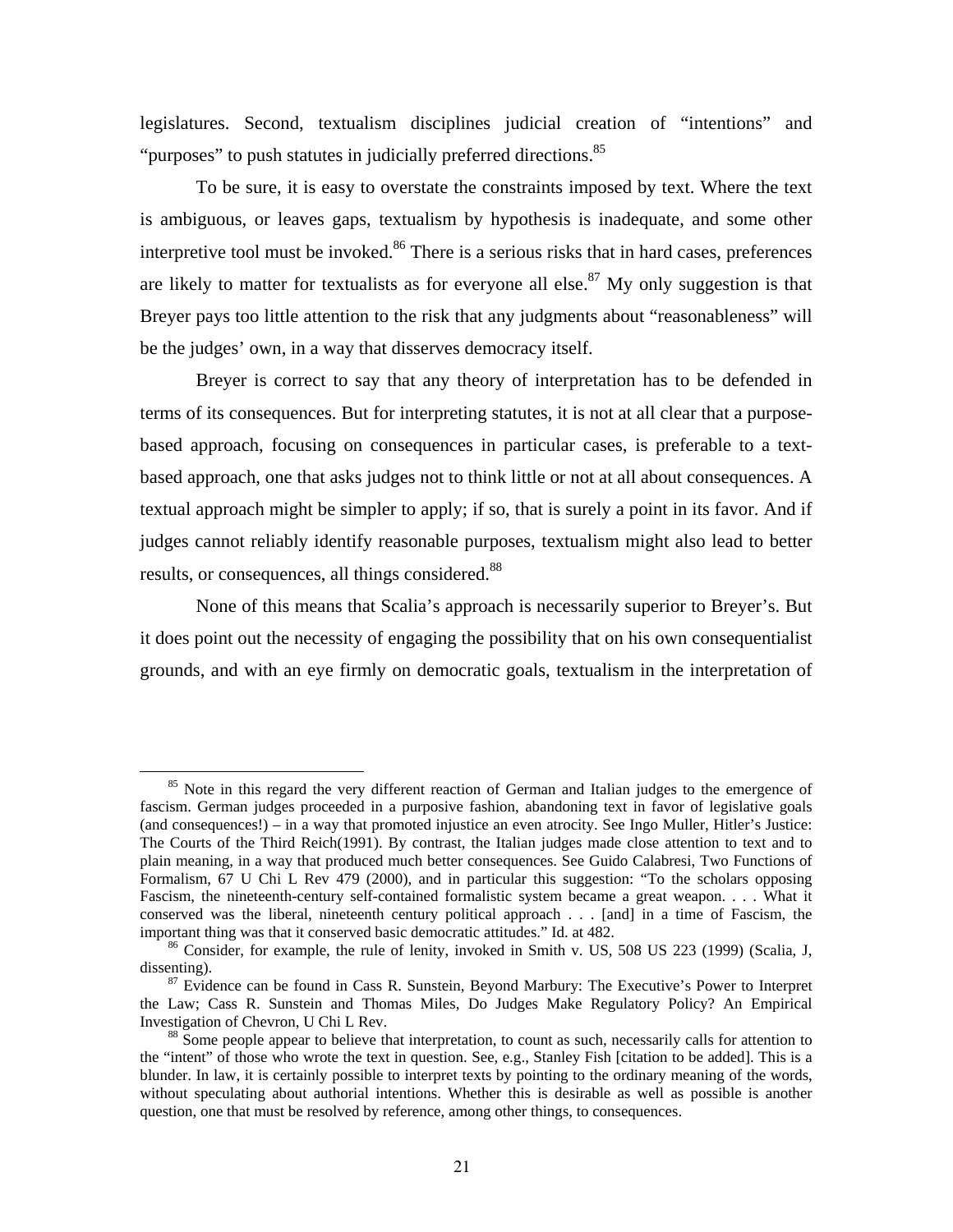ordinary statutes might be better than an approach that explores purposes.<sup>89</sup> Of course textualism is sometimes a fake, as when the text does not have any clear meaning. In my view, hard cases, in which the text is indeterminate, are best resolved with clear reference to the views of any applicable administrative agency, and also with close attention to pertinent canons of construction—which, properly used, discipline the exercise of judicial discretion and also serve the system of separated powers.<sup>90</sup> But this is not the place to defend that view. The only point is that Breyer has not shown that a purposive approach to statutory interpretation is unambiguously preferable to the reasonable alternatives.

#### **C. Active Liberty As an Interpretive Tool**

Breyer is right to say that the framers wanted to recognize both active liberty and negative liberty. But the framers saw themselves as republicans, not as democrats, <sup>91</sup> and they did not believe in participatory democracy or in rule through town meetings. On this count, Breyer slides quickly over intense debates about what the American framers actually sought to do.<sup>92</sup> Of course they attempted to provide a framework for a form of self-government.<sup>93</sup> But so stated, that goal operates at an exceedingly high level of abstraction, one that cannot easily be brought to bear on concrete cases. Much of the time, it is hard to link the general idea of self-government to particular judgments about contemporary disputes in constitutional law.

Certainly Breyer does not try to argue, in originalist fashion, that the actual drafters and ratifiers of the Constitution wanted to allow campaign finance reform, restrictions on commercial advertising, affirmative action programs, and federal commandeering of state government. He argues instead that the idea of active liberty, which animates the Constitution, helps to justify these judgments. This is reasonable enough. But exactly what kind of argument is it? The framers of the Constitution also

<sup>&</sup>lt;sup>89</sup> See Adrian Vermeule, Interpretive Choice, 75 NYU L Rev; 74 (2000); Adrian Vermeule, forthcoming book.

 $90$  See Sunstein, Beyond Marbury, supra note; Cass R. Sunstein, Nondelegation Canons, 67 U Chi L Rev. 315 (2000).

 $91$  See Gordon Wood, The Creation of the American Republic (1969); Cass R. Sunstein, Interest Groups in American Public Law, 38 Stan L Rev 29 (1985)

 $92$  See JGA Pocock, The Machiavellian Moment (rev ed 2003); Joseph Bessette, The Mild Voice of Reason (1985); Wood, supra note; Jack Rakove, Original Meanings (1997).

 $93$  See Wood, supra note,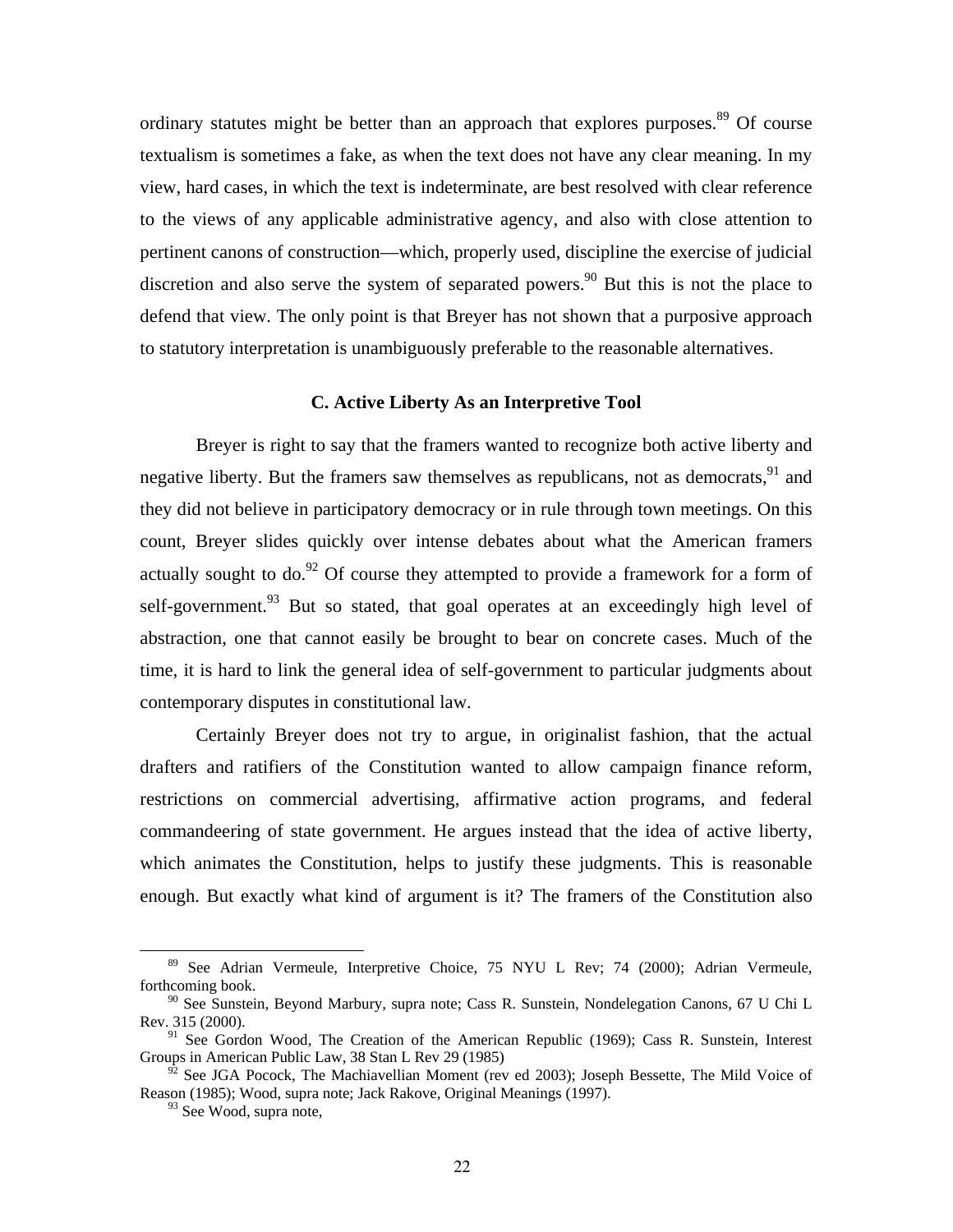placed a high premium on "domestic tranquility," to which the preamble explicitly refers. Would it be right to say that because domestic tranquility is a central goal of the document, the President is permitted to ban dangerous speech—or that because, or if, affirmative action threatens to divide the races, in a way that compromises "tranquility," color-blindness is the right principle after all?

In any case Breyer rightly emphasizes that the Constitution attempts to protect negative liberty too. Why shouldn't a ban on campaign finance restrictions be seen to run afoul of that goal? Nor is negative liberty the only value at stake. Such restrictions forbid people from spending their money on political campaigns, in a way that might well be taken to compromise participatory self-government. In this light we might well see campaign finance restrictions as offending, at once, both negative and active liberty. Deductive logic cannot take us from an acknowledgement of the importance of active liberty to acceptance of campaign finance restrictions; there are no syllogisms here. Instead an evaluative judgment must be made, to the effect that properly characterized, the first amendment and its goal of self-government do not condemn (the relevant) restriction on campaign contributions and expenditures. I believe that this conclusion is broadly correct, especially when we consider the general need for courts to defer to congressional judgments in hard cases.<sup>94</sup> But the evaluative judgment is inescapable.

Or suppose that we accept, as we should, Breyer's claims about the centrality of active liberty to the constitutional design. Is originalism therefore off the table? Not at all. We might believe, with some constitutional theorists (including Alexander Hamilton<sup>95</sup>), that constitutional provisions, as products of an engaged citizenry, reflect the will of We the People, as ordinary legislation usually does not. If so, an emphasis on the original understanding can be taken to serve active liberty at the same time that it promotes negative liberty. It serves active liberty because it follows the specific judgments of an engaged citizenry. It promotes negative liberty because and precisely to the extent that those judgments favor negative liberty (or for that matter active liberty). I do not mean to suggest that this argument is convincing. The framers and ratifiers included only a small

<sup>&</sup>lt;sup>94</sup> An obvious qualification involves incumbent protection measures. If campaign finance legislation is operating to insulate incumbents against electoral challenge, there is a strong reason, on grounds of active liberty (among others), for courts to take a strong role.

See The Federalist No. 78; see also Bruce Ackerman, We the People vol. 1: Foundations (1993).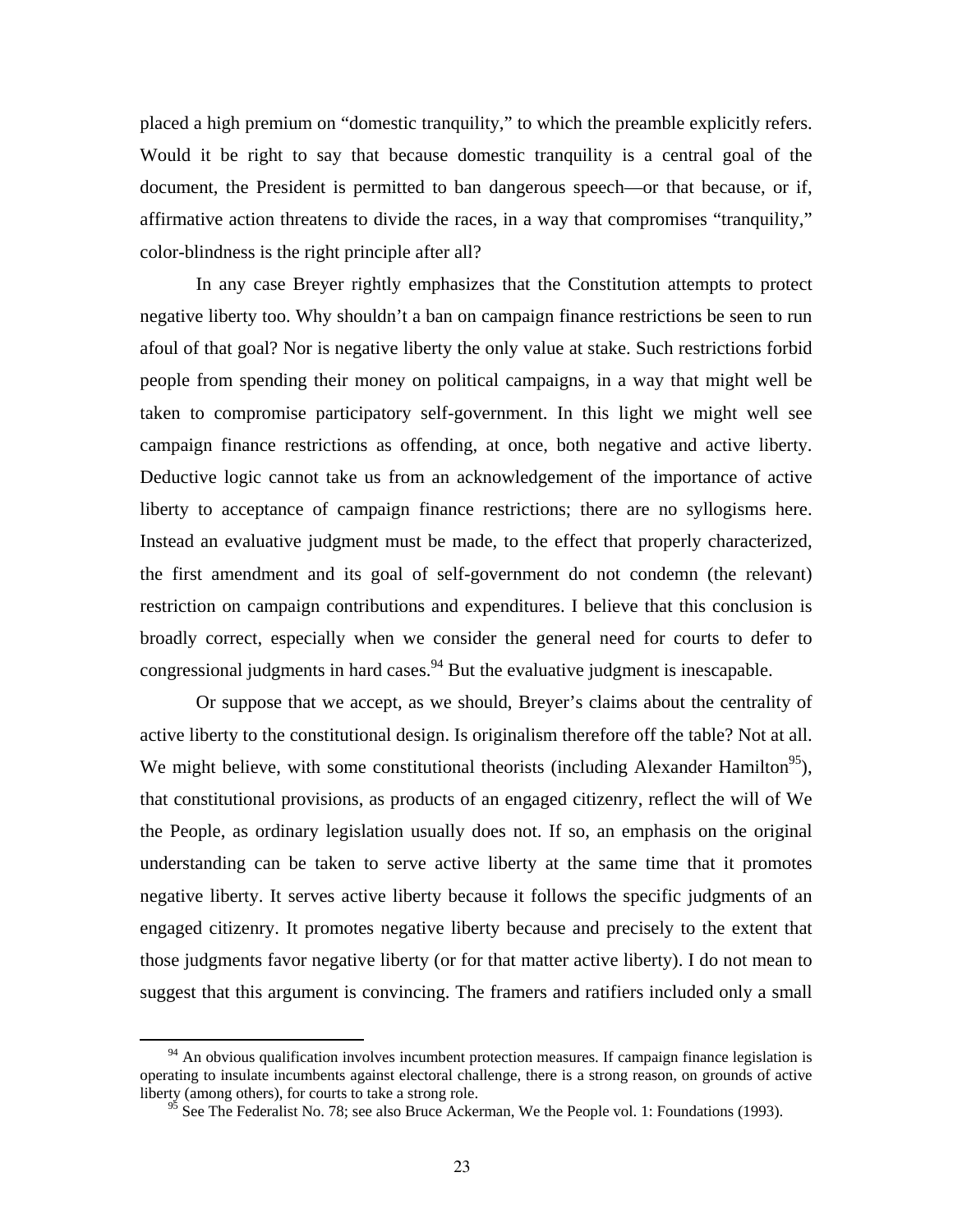segment of early America, and in any case the fact that the framers and ratifiers are long dead creates serious problems for those who argue for originalism in democracy's name. The only point is that Breyer's emphasis on active liberty does not rule originalism out of bounds.

Or return to Thayer's claim that the Court should strike down legislation only if it clearly and unambiguously violates the Constitution. Despite his general enthusiasm for restraint, Breyer does not mean to follow Thayer. But why not? Thayer and his followers can claim to favor active liberty, because they allow the sovereign people to do as they choose. Indeed, Learned Hand, an apostle of judicial restraint, wanted courts to be reluctant to invalidate legislation in large part because he was committed democratic selfrule.<sup>96</sup> Perhaps Breyer thinks that this approach undervalues both negative and active liberty. But why? Perhaps a deferential Court will ultimately produce exactly the right mix between the two kinds of freedom. Of course Ely's approach, emphasizing reinforcement of democratic processes, can easily be rooted in active liberty; indeed, active liberty lies at its heart. Breyer writes approvingly of the Warren Court on the ground that its decisions promoted active liberty (p. 11); and Ely is the Warren Court's most systematic defender. Does Breyer mean to endorse Ely? If not, where does he differ? A puzzling gap in Breyer's book is the omission of any treatment of Ely's apparently similar argument.<sup>97</sup>

Recall that Breyer candidly acknowledges that legislative "purpose" is not something that can simply be found. "Purpose" is what judges attribute to the legislature, based on their own conception of what reasonable legislators would mean to do. If this is true for the purposes of individual statutes, it is also true for the purposes of the Constitution as well. When Breyer says that the "basic" purpose of the Constitution is to protect active liberty, so as to produce concrete conclusions on disputed questions, his own judgments about the goals of a reasonable constitution-maker are playing a central role. Fortunately, Breyer's own judgments are indeed reasonable. But he underplays the extent to which they are his own.

<sup>&</sup>lt;sup>96</sup> See Learned Hand, The Spirit of Liberty (Irving Dillard ed. 1960)/<br><sup>97</sup> There is only one reference to Ely, presaged by "cf" see p. 1146. Note also that Frank Michelman has made closely related arguments. See Frank Michelman, Traces of Self-Government, 100 Harv L Rev. 4 (1986).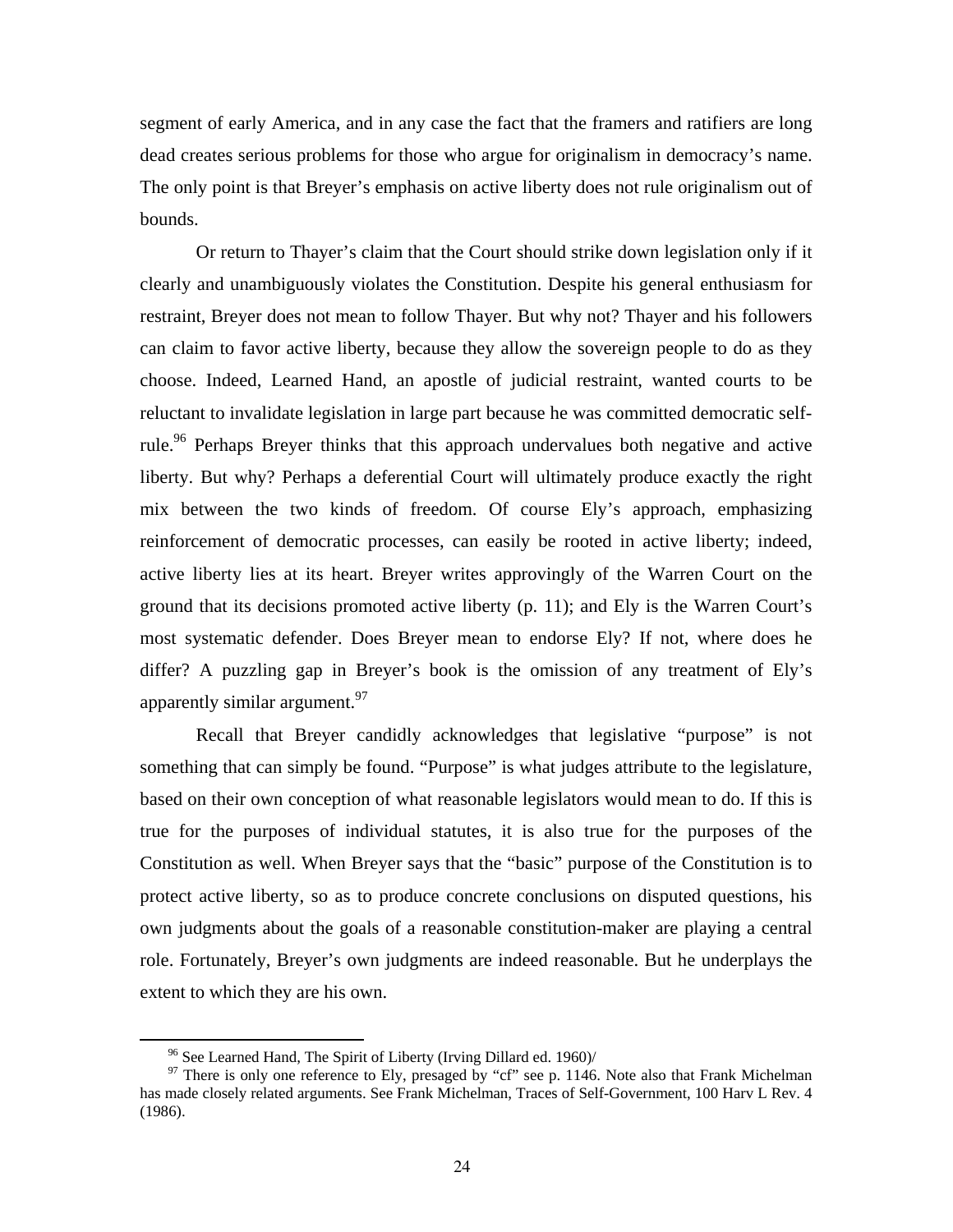The same point bears on Breyer's enthusiasm for an inquiry into consequences. Consequences certainly do matter, but much of the time, it is impossible to assess consequences without reference to disputed questions of value. Return to the question of affirmative action, and suppose, rightly, that the text of the Constitution could, but need not, be understood to require color-blindness. If we care about consequences, will we accept the color-blindness principle or not? Suppose we believe that affirmative action programs create racial divisiveness and increase the risk that underqualified people will placed in important positions. If those are bad consequences, perhaps we will oppose affirmative action programs. An emphasis on consequences as such is only a start. Of course Breyer is not concerned with consequences alone; he wants to understand them with close reference to specified purposes, above all "active liberty." But as I have suggested, that idea, taken in the abstract, is compatible with a range of different approaches to constitutional law; it need not be taken to compel Breyer's own approach.

None of this means that Breyer is wrong. On the contrary, I believe that he is largely right. He is right to say that the free speech principle should be understood to democratic terms. He is right to say that where the Court lacks important information, it should rule cautiously and narrowly. He is right to resist the constitutional assault on affirmative action programs (an assault that, by the way, is extremely hard to defend in originalist terms<sup>98</sup>). He is right to reject originalism. Above all, he is right to emphasize the importance of democratic goals to constitutional interpretation.

But to make his argument convincing, he would have to offer a more sustained encounter between his own approach and the imaginable alternatives. Essentially for Breyer's own reasons, originalism does seem unacceptable, certainly if it is unaccompanied by respect for precedent; and it is not clear if originalism, so accompanied, can be made coherent. Bipartisan restraint, of the sort championed by Thayer and Holmes, has many attractions, and the Court should probably move toward it in some areas<sup>99</sup>; but in too many contexts, it too would destabilize our rights and our institutions. For the evaluation of a democracy-centered approach to constitutional law, a great deal depends on whether courts will often wield democratic ideals as a sword

<sup>&</sup>lt;sup>98</sup> See Eric Schnapper, Affirmative Action and the Legislative History of the Fourteenth Amendment, 71 Va L Rev. 753 (1985).

<sup>&</sup>lt;sup>99</sup> See Vermeule, supra note.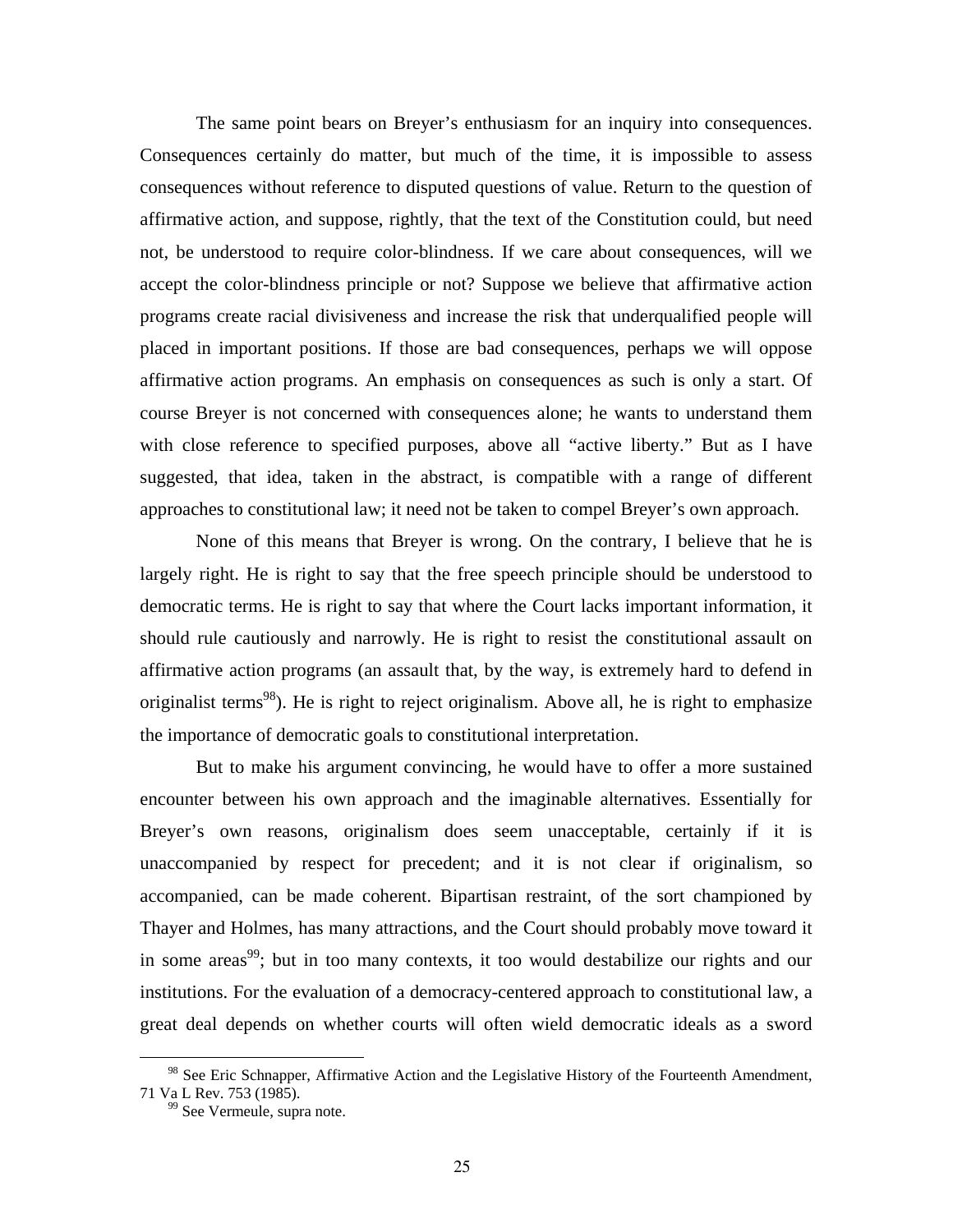against our actual democracy (as Ely urged), or whether they will more frequently use those ideals as a shield against constitutional attacks (as Breyer appears to urge). A great deal also depends on our degree of trust in those who wield those ideals, and their likely reasonableness.

A deeper point lies in the background here. For the selection of a general theory of interpretation, a great deal turns on context. I have argued against originalism, but it is possible to imagine a world in which originalism would make a great deal of sense. Suppose, for example, that the original public meaning of the founding document would generally or always produce sensible results; that violations of the original public meaning would be unjust or otherwise unacceptable; that democratic processes that did not violate the original public meaning would not cause serious problems from the standpoint of justice or otherwise; and that judges, not following the original public meaning, would produce terrible blunders from the appropriate point of view. In such a world, originalism would be the best approach to follow. I have argued against bipartisan restraint. But in a world in which democratic processes were systematically reliable, and in which unrestrained judges would use ambiguous provisions of the Constitution to impose unjust or otherwise unsupportable policies, the argument for bipartisan restraint would be very strong. The larger point is that the Constitution itself does not contain a theory of interpretation, and no single theory would make sense in every imaginable world.

It is also possible to doubt whether the Supreme Court should accept any ambitious or unitary theory of interpretation.<sup>100</sup> Perhaps the Court does best, in our actual world, if it avoids ambitious accounts, and decides cases, if it can, with reference to reasons that can command agreement from those with diverse views about foundational questions, and from those who do not want to take a stand on those questions. Perhaps a commitment to "active liberty" is too sectarian to command general assent. But at least this much can be said on Breyer's behalf: If an ambitious account is desirable, indispensable, or unavoidable, an emphasis on the commitment to democratic rule is hardly the worst place to start.

<sup>&</sup>lt;sup>100</sup> See Cass R. Sunstein, Incompletely Theorized Agreements, 108 Harv L Rev 1733 (1995); Cass R. Sunstein, One Case At A Time (1999).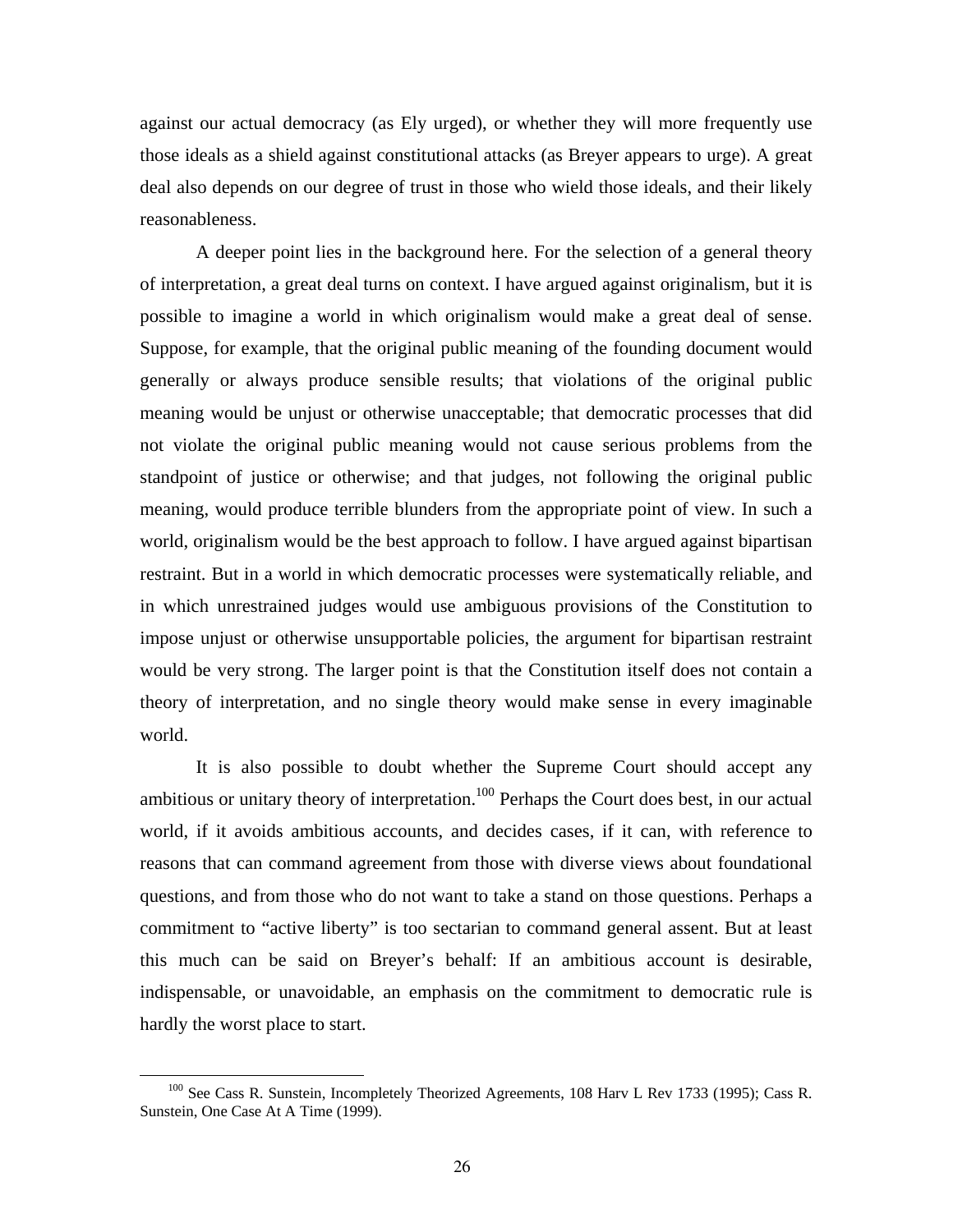#### **Conclusion**

 Within the Supreme Court itself, the most powerful recent theoretical arguments have come from Justice Scalia, with his insistence on originalism and his complaint that if courts are not bound by the original understanding, they are essentially doing whatever they want.<sup>101</sup> Breyer has now developed a distinctive argument of his own, one that demonstrates the possibility of a nonoriginalist method that, while not eliminating discretion, is hardly a blank check to the judiciary. Breyer's originality lies in the effort to forge links among its three distinctive moving parts: an appreciation of "active liberty" and its place in our constitutional tradition; a commitment to purposive understandings of interpretation; and an insistence, inspired by American pragmatism, that theories of interpretation must be evaluated in terms of their consequences.

 I have emphasized what seems to me a central problem in Breyer's account: the difficulty of characterizing purposes, and of counting purposes as "reasonable," without a judgment of the interpreter's own. In hard cases, judgments about purpose are evaluative, not descriptive.<sup>102</sup> What is true for particular provisions is true for the founding document as a whole. Active liberty is certainly a theme of the document, but it is not easy to deduce, from that theme, particular conclusions about the legal issues raised campaign finance restrictions, affirmative action plans, privacy, and judicial review of agency action. Nor does active liberty, standing alone, make the choice between textual and purposive approaches to constitutional interpretation. On purely pragmatic grounds, purposive approaches run into serious problems once we acknowledge the role of judicial discretion in the characterization of purposes.<sup>103</sup>

I have also suggested the possibility of endorsing a kind of second-order pragmatism, one that attempts to develop tools to discipline the judicial inquiry into both consequences and purposes. Perhaps we are all pragmatists now, in the sense that we can agree that any theory of interpretation must pay close attention to the outcomes that it

<sup>&</sup>lt;sup>101</sup> See Scalia, supra note.<br><sup>102</sup> This point is emphasized and not deplored in Dworkin, Law's Empire, supra note; Insofar as he emphasizes the constructive element in interpretation, Dworkin seems to me to make a large advance on Hart and Sacks, whose approach resembles his.<br><sup>103</sup> Cf. Vermeule, supra note.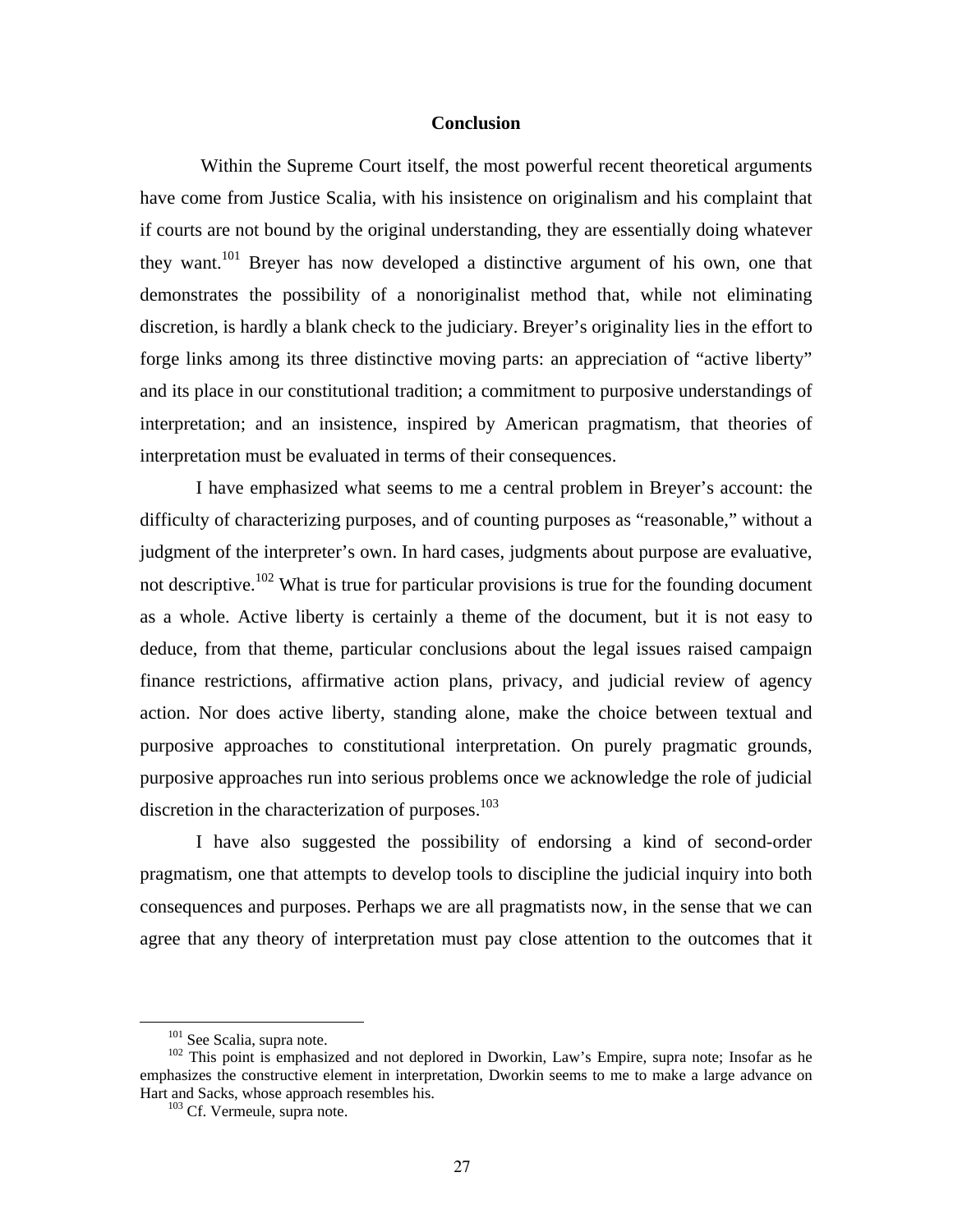produces.104 Whether or not we do agree on that point, we certainly should. The problem is that many diverse views can march under the pragmatic banner.

But if Breyer's particular conclusions are not compelled by his general themes, they are always plausible, and usually more than that. Many originalists fear that without originalism, judges will be unloosed, producing a system of interpretation that endangers self-government and is extremely hard to defend in terms of its consequences. One of the many virtues of Breyer's book is its demonstration that these objections are overstated that without mechanical jurisprudence or rule-

Readers with comments should address them to:

Professor Cass Sunstein University of Chicago Law School 1111 East 60th Street Chicago, IL 60637 csunstei@uchicago.edu

<sup>&</sup>lt;sup>104</sup> Note that even Dworkin describes himself as a consequentialist. See Ronald Dworkin, Order of the Coif Lecture: In Praise of Theory, 29 Ariz. St. L. J. 353, 364 (1997).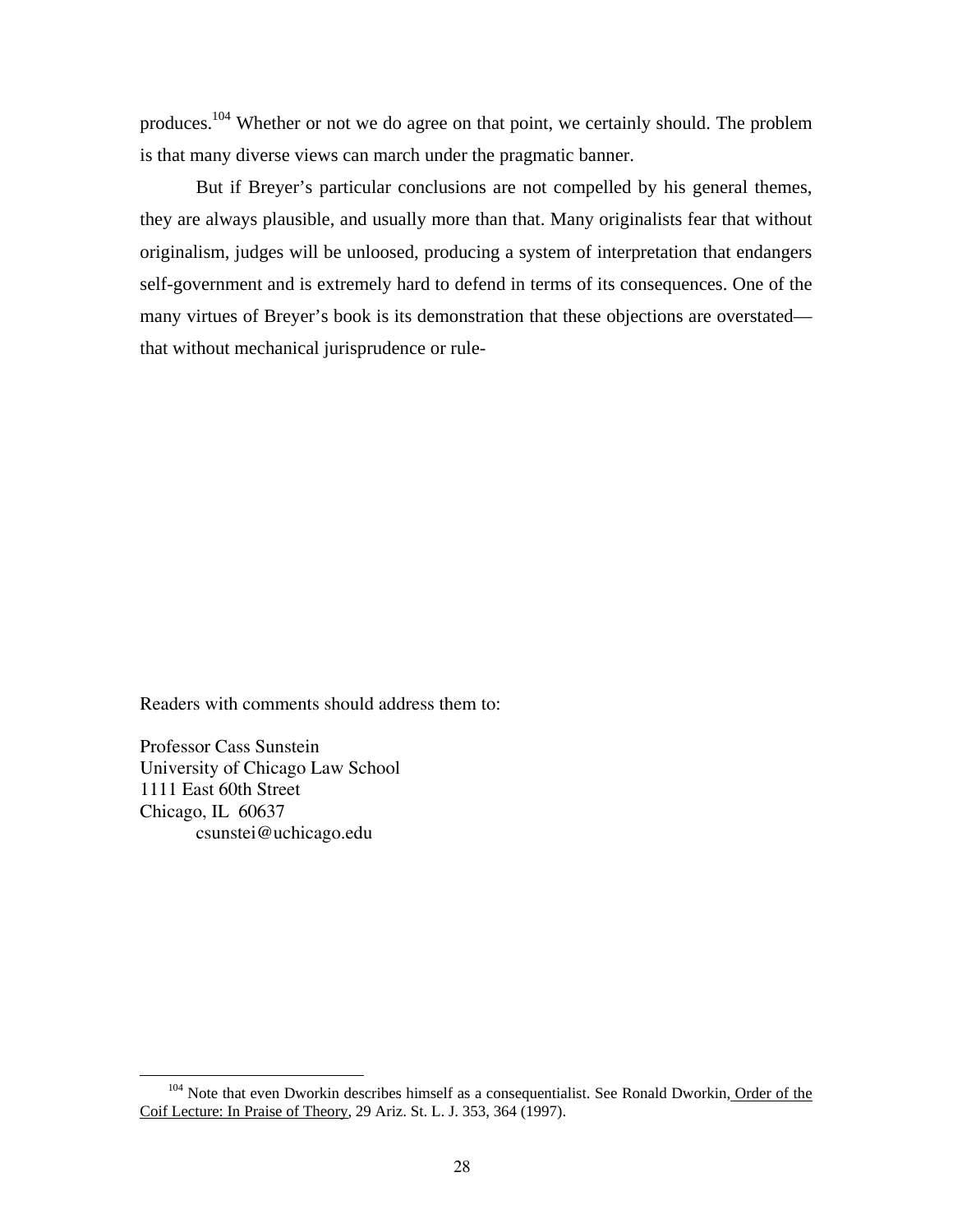#### Chicago Working Papers in Law and Economics (Second Series)

For a listing of papers 1–174 please go to Working Papers at http://www.law.uchicago.edu/Lawecon/index.html

- 175. Douglas G. Baird, In Coase's Footsteps (January 2003)
- 176. David A. Weisbach, Measurement and Tax Depreciation Policy: The Case of Short-Term Assets (January 2003)
- 177. Randal C. Picker, Understanding Statutory Bundles: Does the Sherman Act Come with the 1996 Telecommunications Act? (January 2003)
- 178. Douglas Lichtman and Randal C. Picker, Entry Policy in Local Telecommunications: *Iowa Utilities* and *Verizon* (January 2003)
- 179. William Landes and Douglas Lichtman, Indirect Liability for Copyright Infringement: An Economic Perspective (February 2003)
- 180. Cass R. Sunstein, Moral Heuristics (March 2003)
- 181. Amitai Aviram, Regulation by Networks (March 2003)
- 182. Richard A. Epstein, Class Actions: Aggregation, Amplification *and* Distortion (April 2003)
- 183. Richard A. Epstein, The "Necessary" History of Property and Liberty (April 2003)
- 184. Eric A. Posner, Transfer Regulations and Cost‐Effectiveness Analysis (April 2003)
- 185. Cass R. Sunstein and Richard H. Thaler, Libertarian Paternalizm Is Not an Oxymoron (May 2003)
- 186. Alan O. Sykes, The Economics of WTO Rules on Subsidies and Countervailing Measures (May 2003)
- 187. Alan O. Sykes, The Safeguards Mess: A Critique of WTO Jurisprudence (May 2003)
- 188. Alan O. Sykes, International Trade and Human Rights: An Economic Perspective (May 2003)
- 189. Saul Levmore and Kyle Logue, Insuring against Terrorism—and Crime (June 2003)
- 190. Richard A. Epstein, Trade Secrets as Private Property: Their Constitutional Protection (June 2003)
- 191. Cass R. Sunstein, Lives, Life-Years, and Willingness to Pay (June 2003)
- 192. Amitai Aviram, The Paradox of Spontaneous Formation of Private Legal Systems (July 2003)
- 193. Robert Cooter and Ariel Porat, Decreasing Liability Contracts (July 2003)
- 194. David A. Weisbach and Jacob Nussim, The Integration of Tax and Spending Programs (September 2003)
- 195. William L. Meadow, Anthony Bell, and Cass R. Sunstein, Statistics, Not Memories: What Was the Standard of Care for Administering Antenatal Steroids to Women in Preterm Labor between 1985 and 2000? (September 2003)
- 196. Cass R. Sunstein, What Did *Lawrence* Hold? Of Autonomy, Desuetude, Sexuality, and Marriage (September 2003)
- 197. Randal C. Picker, The Digital Video Recorder: Unbundling Advertising and Content (September 2003)
- 198. Cass R. Sunstein, David Schkade, and Lisa Michelle Ellman, Ideological Voting on Federal Courts of Appeals: A Preliminary Investigation (September 2003)
- 199. Avraham D. Tabbach, The Effects of Taxation on Income Producing Crimes with Variable Leisure Time (October 2003)
- 200. Douglas Lichtman, Rethinking Prosecution History Estoppel (October 2003)
- 201. Douglas G. Baird and Robert K. Rasmussen, Chapter 11 at Twilight (October 2003)
- 202. David A. Weisbach, Corporate Tax Avoidance (January 2004)
- 203. David A. Weisbach, The (Non)Taxation of Risk (January 2004)
- 204. Richard A. Epstein, Liberty versus Property? Cracks in the Foundations of Copyright Law (April 2004)
- 205. Lior Jacob Strahilevitz, The Right to Destroy (January 2004)
- 206. Eric A. Posner and John C. Yoo, A Theory of International Adjudication (February 2004)
- 207. Cass R. Sunstein, Are Poor People Worth Less Than Rich People? Disaggregating the Value of Statistical Lives (February 2004)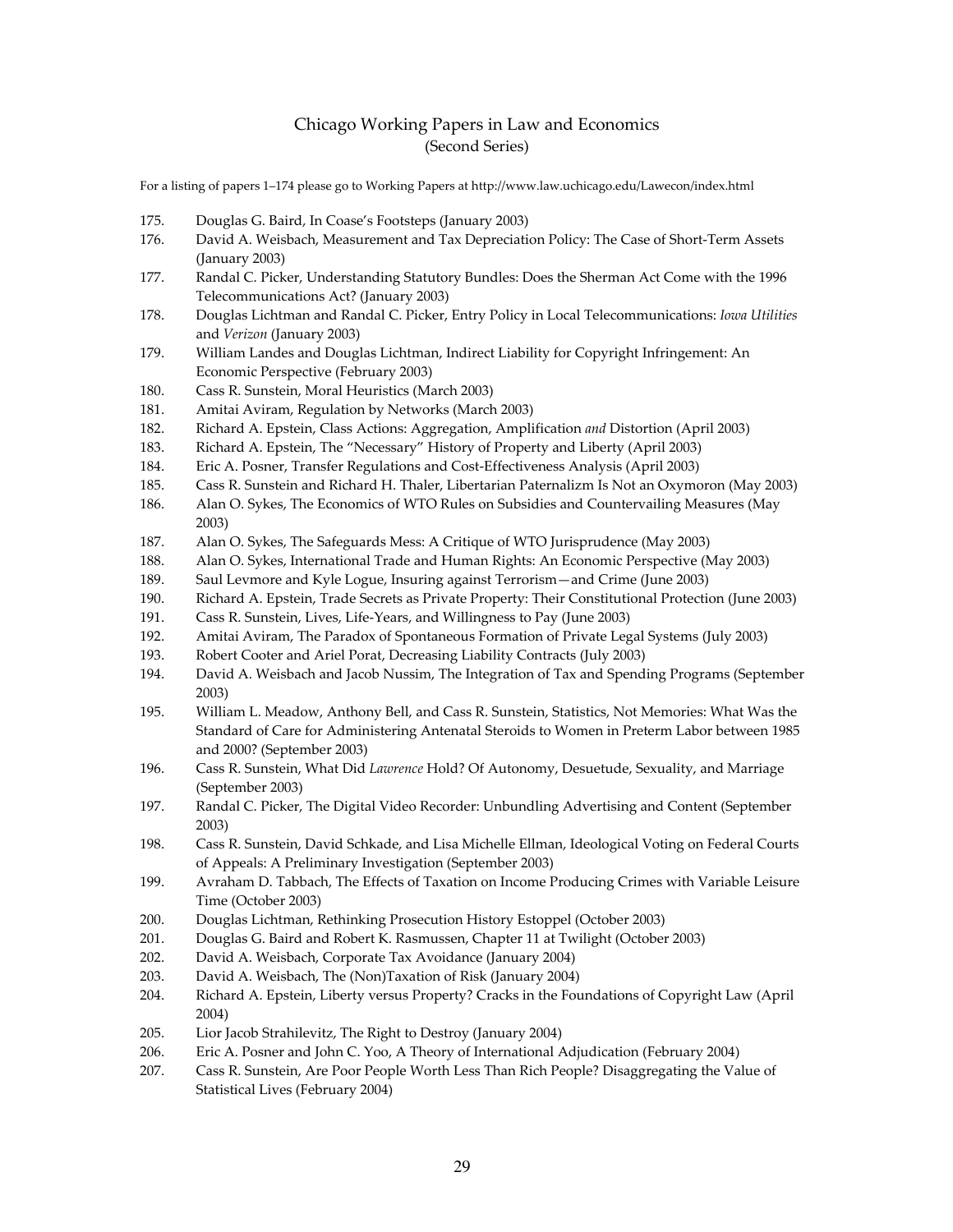- 208. Richard A. Epstein, Disparities and Discrimination in Health Care Coverage; A Critique of the Institute of Medicine Study (March 2004)
- 209. Richard A. Epstein and Bruce N. Kuhlik, Navigating the Anticommons for Pharmaceutical Patents: Steady the Course on Hatch‐Waxman (March 2004)
- 210. Richard A. Esptein, The Optimal Complexity of Legal Rules (April 2004)
- 211. Eric A. Posner and Alan O. Sykes, Optimal War and *Jus Ad Bellum* (April 2004)
- 212. Alan O. Sykes, The Persistent Puzzles of Safeguards: Lessons from the Steel Dispute (May 2004)
- 213. Luis Garicano and Thomas N. Hubbard, Specialization, Firms, and Markets: The Division of Labor within and between Law Firms (April 2004)
- 214. Luis Garicano and Thomas N. Hubbard, Hierarchies, Specialization, and the Utilization of Knowledge: Theory and Evidence from the Legal Services Industry (April 2004)
- 215. James C. Spindler, Conflict or Credibility: Analyst Conflicts of Interest and the Market for Underwriting Business (July 2004)
- 216. Alan O. Sykes, The Economics of Public International Law (July 2004)
- 217. Douglas Lichtman and Eric Posner, Holding Internet Service Providers Accountable (July 2004)
- 218. Shlomo Benartzi, Richard H. Thaler, Stephen P. Utkus, and Cass R. Sunstein, Company Stock, Market Rationality, and Legal Reform (July 2004)
- 219. Cass R. Sunstein, Group Judgments: Deliberation, Statistical Means, and Information Markets (August 2004, revised October 2004)
- 220. Cass R. Sunstein, Precautions against What? The Availability Heuristic and Cross-Cultural Risk Perceptions (August 2004)
- 221. M. Todd Henderson and James C. Spindler, Corporate Heroin: A Defense of Perks (August 2004)
- 222. Eric A. Posner and Cass R. Sunstein, Dollars and Death (August 2004)
- 223. Randal C. Picker, Cyber Security: Of Heterogeneity and Autarky (August 2004)
- 224. Randal C. Picker, Unbundling Scope-of-Permission Goods: When Should We Invest in Reducing Entry Barriers? (September 2004)
- 225. Christine Jolls and Cass R. Sunstein, Debiasing through Law (September 2004)
- 226. Richard A. Posner, An Economic Analysis of the Use of Citations in the Law (2000)
- 227. Cass R. Sunstein, Cost-Benefit Analysis and the Environment (October 2004)
- 228. Kenneth W. Dam, Cordell Hull, the Reciprocal Trade Agreement Act, and the WTO (October 2004)
- 229. Richard A. Posner, The Law and Economics of Contract Interpretation (November 2004)
- 230. Lior Jacob Strahilevitz, A Social Networks Theory of Privacy (December 2004)
- 231. Cass R. Sunstein, Minimalism at War (December 2004)
- 232. Douglas Lichtman, How the Law Responds to Self-Help (December 2004)
- 233. Eric A. Posner, The Decline of the International Court of Justice (December 2004)
- 234. Eric A. Posner, Is the International Court of Justice Biased? (December 2004)
- 235. Alan O. Sykes, Public vs. Private Enforcement of International Economic Law: Of Standing and Remedy (February 2005)
- 236. Douglas G. Baird and Edward R. Morrison, Serial Entrepreneurs and Small Business Bankruptcies (March 2005)
- 237. Eric A. Posner, There Are No Penalty Default Rules in Contract Law (March 2005)
- 238. Randal C. Picker, Copyright and the DMCA: Market Locks and Technological Contracts (March 2005)
- 239. Cass R. Sunstein and Adrian Vermeule, Is Capital Punishment Morally Required? The Relevance of Life‐Life Tradeoffs (March 2005)
- 240. Alan O. Sykes, Trade Remedy Laws (March 2005)
- 241. Randal C. Picker, Rewinding *Sony*: The Evolving Product, Phoning Home, and the Duty of Ongoing Design (March 2005)
- 242. Cass R. Sunstein, Irreversible and Catastrophic (April 2005)
- 243. James C. Spindler, IPO Liability and Entrepreneurial Response (May 2005)
- 244. Douglas Lichtman, Substitutes for the Doctrine of Equivalents: A Response to Meurer and Nard (May 2005)
- 245. Cass R. Sunstein, A New Progressivism (May 2005)